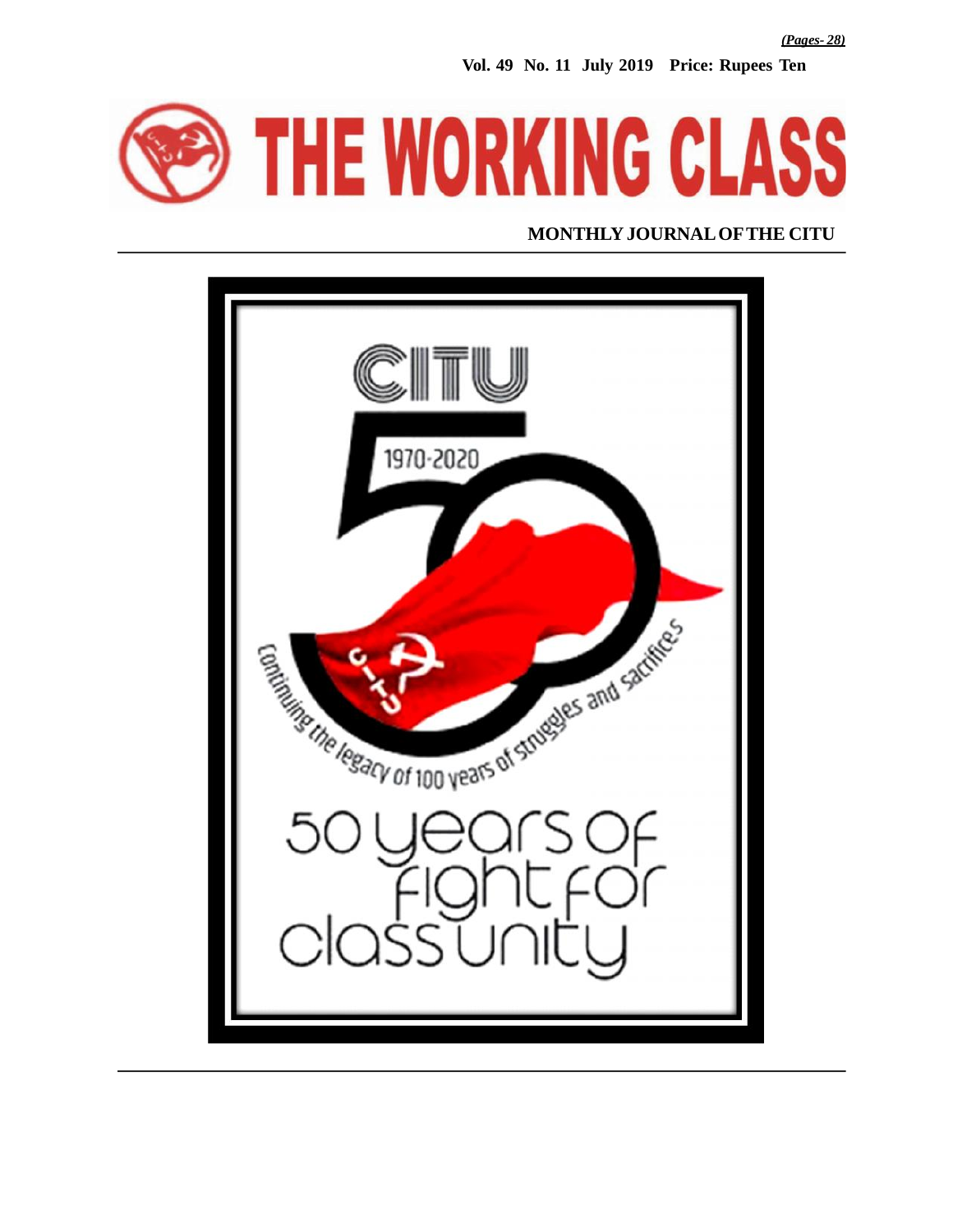#### **Condolence**



### **Comrade B Madhava**

CITU expresses its grief at the demise of Comrade B. Madhava (83), former President of Karnataka State Committee of CITU from 2002 – 2010 and also President of All India Beedi Workers' Federation (AIBWF), who passed away on 19 June, 2019 at Mangalore after a prolonged illness. He was a Working Committee Member of CITU. Comrade Madhava was a member of state secretariat of the CPI(M).

Comrade Madhava started his trade union activities in LIC as its young employee and was the president Udipi Zone and vice president of South Zone of AIIEA. He was actively involved in organising the Beedi workers in the area and soon became the leader of the Beedi workers in Karnataka as the state president of beedi workers union.

Comrade Madhava was also active in fighting against social oppression and had actively led many movements in Mangalore including against the infamous 'Madesnana', the

practice of making the lower caste people lay down on the remaining of food eaten by upper caste people. He had in-depth knowledge and had translated many books from English to Kannada including the autobiography of A. K. Gopalan.

Comrade Madhava's death is a big loss to the CITU, its Kartnataka state unit and AIBWF. CITU secretariat conveys its condolence to all his comrades and family members.

#### Issue Raised in Rajya Sabha

#### **Kerala Govt. Wants to Operate Thiruvananthapuram Airport**

NDA government decided to privatise 5 airports at Lucknow, Jaipur, Thiruvananthapuram, Mangalore and Ahmadabad and decided to hand over these airports to Adani Group. Raising the issue in Rajya Sabha during Zero Hour on 24 June, CPI(M) MP K. K. Ragesh said that LDF government in Kerala is willing to take over the Thiruvananthapuram airport. *(The Working Class; April, 2019)*

"It is regrettable that the state government is being considered on the same footing as the Adani Group," in the auction, he said. The land was given by the state government when the airport was established and, therefore, the State government shall have the first say in its operation.

He said that Kerala chief minister at the recent NITI Aayog meeting told the Prime Minister about this and sought his immediate intervention.

"National wealth is being privatised," he said. "Thiruvananthapuram is a profit-making airport. Why is this airport being given to the Adani Group," he asked.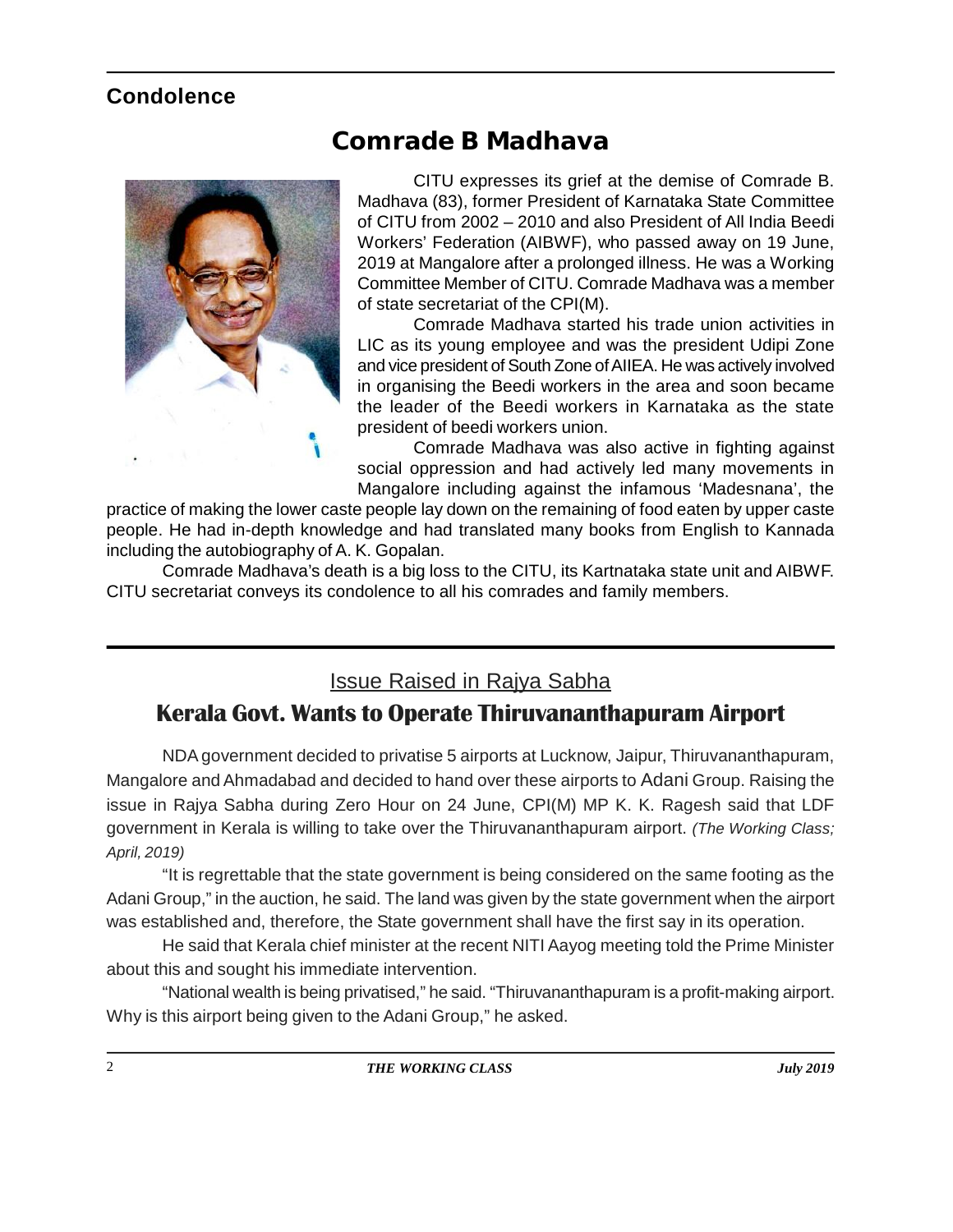

#### **WORKING CLASS**

**JULY 2019 EDITORIAL BOARD**

**Editor K. Hemalata**

**Working Editor J.S. Majumdar**

**Members Tapan Sen A. K. Padmanabhan Amitava Guha**

| Inside                               | Page | age  |
|--------------------------------------|------|------|
| 50 Years of CITU;                    |      | Corr |
| <b>The Challenges Ahead</b>          | 5    |      |
| - A. K. Padmanabhan                  |      |      |
| <b>Struggle for Worker - Peasent</b> |      | with |
| <b>Alliance</b>                      | 8    | Mar  |
| - Hannan Mollah                      |      | worl |
| Saga of Unity & Struggle of          |      | peo  |
| <b>Petroleum Workers</b>             | 13   | core |
| - SwadeshDevRoye                     |      |      |
| <b>ILO</b> joins hands with Modi     |      | Peo  |
| governmant to reduce                 |      | The  |
| workers minimum wages                | 17   | appa |
| - J.S.Majumdar                       |      |      |
| <b>States</b>                        | 20   |      |
| <b>International</b>                 | 23   | orga |
| - WFTU GS Speech,                    |      | urge |
| in 108th ILC Conference              |      | unio |
| - ILO & Venezuela - J.S.Majumdar     |      | expa |
| <b>Consumer Price Index</b>          | 26   | func |
|                                      |      | othe |
|                                      |      |      |
|                                      |      |      |

## **Establish Linkage and Expand**

I

The recently held biggest political exercise of the country for the constitution of  $17<sup>th</sup>$  Lok Sabha was totally an apolitical election.

The narrative was successfully changed - more so during the long drawn electoral process - from people's burning issues, anti-people policies and governance failures to overarching Hindu identity and utilizing communal and caste divisions.

The political rightward shift in capitalist world with country-specific neoliberal economic and divisive agenda – as designed by international finance capital – has another agenda i.e. systematically de-politicisation of the people. Corporate media is blaring unceasingly for this.

II

Petroleum Workers **13** core issues, with their massive participation. Workers, peasants and other toiling sections are alive with their burning issues as was seen during several *Kisan Marchs* last year and 8-9 January successful countrywide workers general strike this year, which had workers and people's burning issues and 'Modi Government Hatao' as the

Yet, the general election became totally apolitical. People burning issues and 'Modi Hatao' agenda had no takers. The trade union movement has to find answer to these apparently contradictory positions.

III aasta There is need to change from issue-basis linkage to organisational linkage with regular live contacts. These require urgent attention to organisations at all levels, more so of the unions who have the direct day to day link with the workers.

**Consumer Price Index 26** functionaries - to general workers - to their families and - to The situation also demands rapid consolidation and expansion through unions; and carrying messages - to unions' other sections of the people.

> Desire is not sufficient. Implementation and their review are necessary to meet the challenges.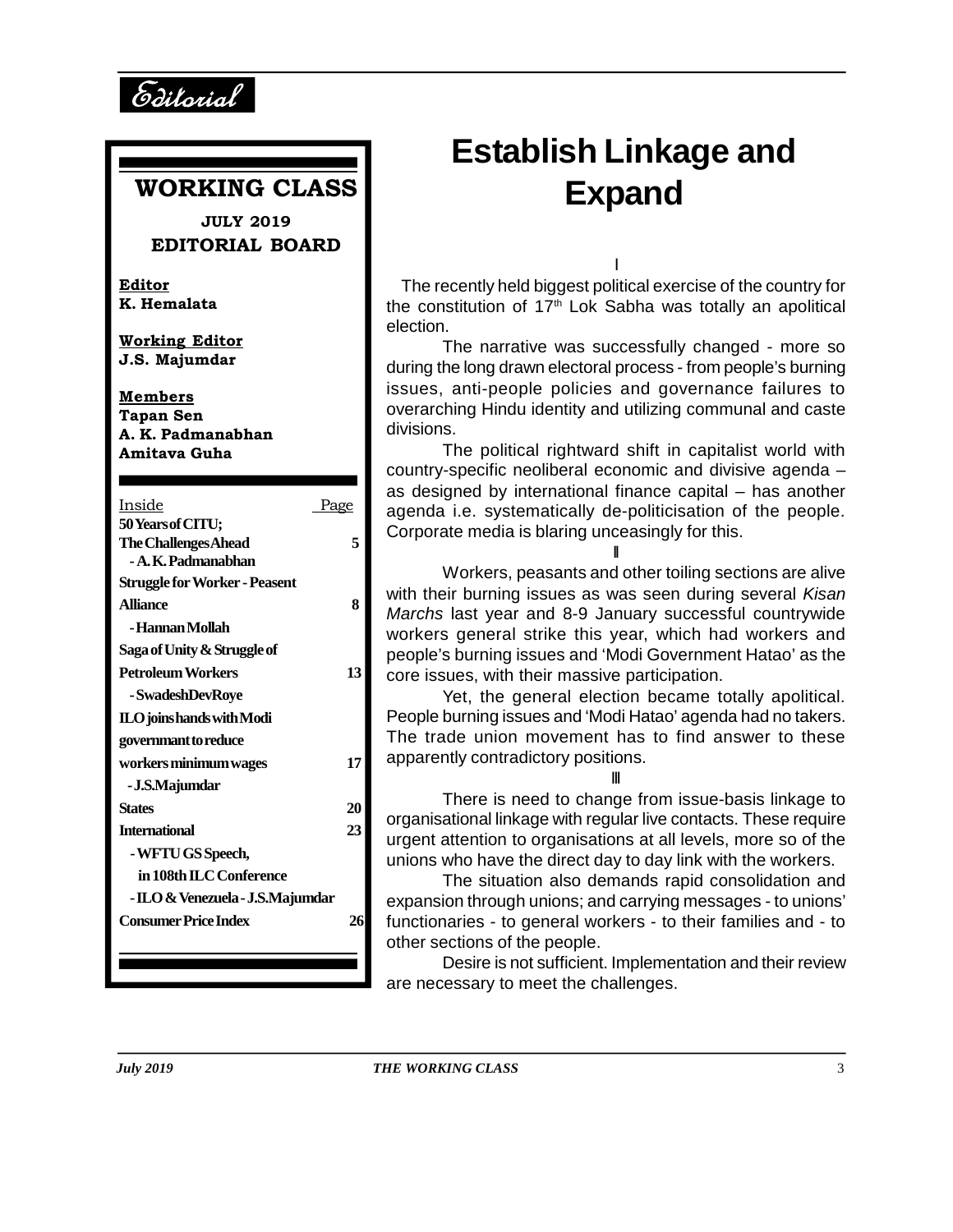## Modi Govt. 2 'Big Bang' Economic Reforms

"In the first 100 days of Indian Prime Minister Narendra Modi's second term, a slew of 'big-bang' economic reforms that should please foreign investors are likely to be pursued.

"The reforms will include changes in labour laws, privatisation moves and creation of land banks for new industrial development, said Rajiv Kumar, vice chairman of NITI Aayog...who reports directly to Modi.

"'They (foreign investors) will have reasons to be happy. You will see a slew of reforms I can assure you of that. We are going to pretty much hit the ground running,' Kumar told Reuters in an interview." *(Reuter; 31 May, 2019)*

#### **Big bang**

"India's economic growth rate decelerated to a five-quarter low of 6.6% in the last three months of 2018, and is expected to fall further in the January-March quarter due to a sharp drop in consumption.

"'We should (start with the banks)...There will be big bang, there will be 100 days action.'" (*Reuters; 31 May, 2019*)

### Modi Govt. 2 'Big Bang' Economic Reforms **Privatisation**

"India May Privatise or Shut 46 PSUs in Coming Months, Says NITI Aayog's Rajiv Kumar,"- *(Headline)*

"Kumar said that the government will focus on fully privatising or closing more than 42 statecontrolled companies in the coming months. The government is even mulling lifting the foreign direct investment cap on Air India, the loss-making state-owned flagship carrier, to make it easier to sell.

Kumar also said that it could create an autonomous holding company that would control all state-owned firms and wouldn't be answerable to lots of different ministries. This would speed up decision making for asset sales, avoiding much of the central government's bureaucracy. (*Reuters; 31 May, 2019)*

**Contract Contract Contract** 

*"*Privatisation or closure of 46 PSUs means closure and shutdown of thousands of ancillaries, with forward or backward linkage with those PSUs; and capture of huge land assets at their disposal by private corporates and real estate shirks, both foreign and domestic.

"The just sworn in government has come out with its fangs and claws to push through its destructive and de-industrialising project losing no time to satisfy the lust and greed of corporate lobby, both foreign and domestic.

"Working class movement must rise to the occasion and unitedly fight and resolutely resist." *(CITU general secretary Tapan Sen; 31 May, 2019)*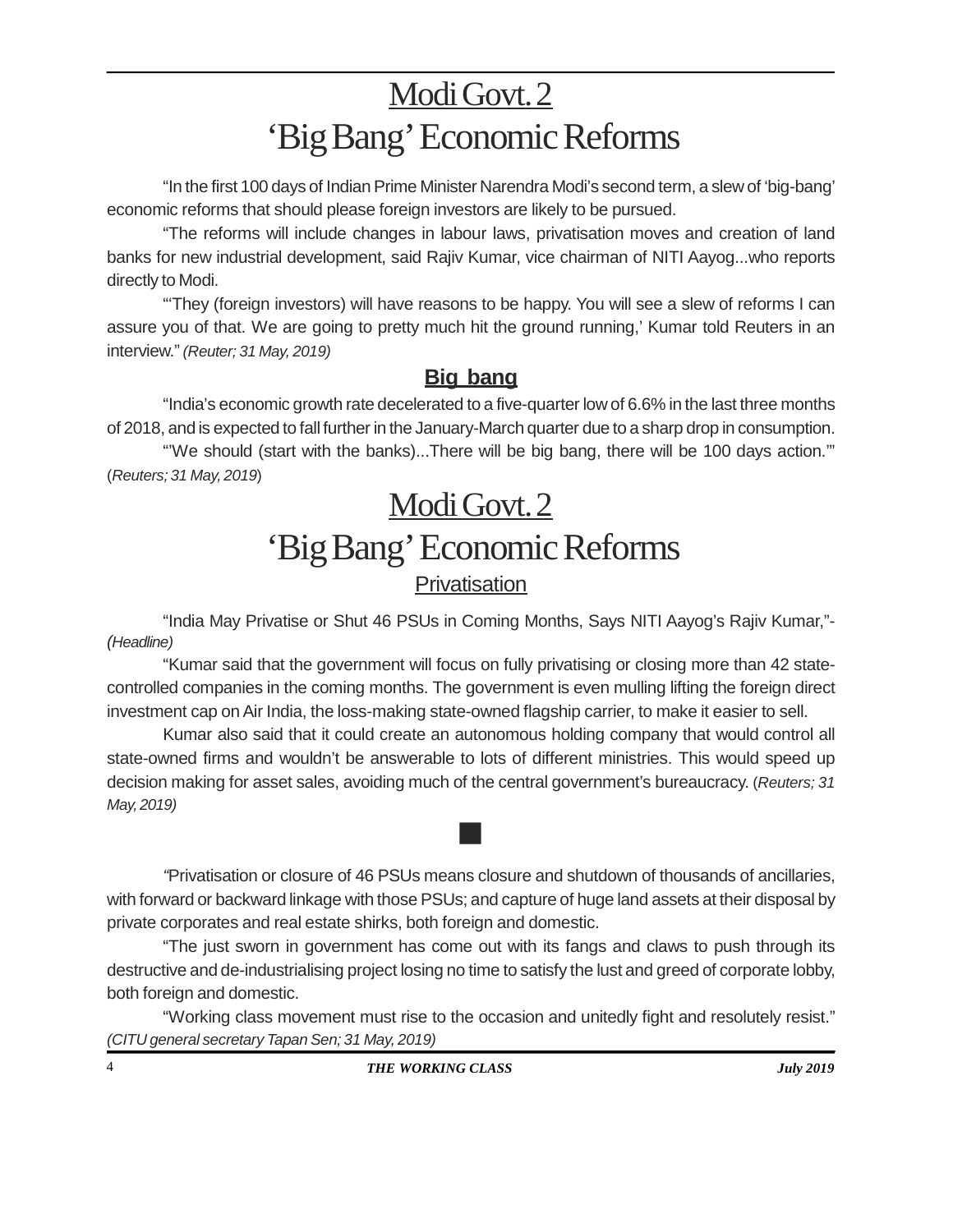## **50 Years of CITU; the Challenges Ahead** 100 Years of Struggle & Sacrifice 50 Years of Fight for Unity of the Working Class

#### **A.K. Padmanabhan**

30<sup>th</sup> May this year marks the beginning of the Golden Jubilee Celebrations of CITU. Centre of Indian Trade Unions (CITU) was formed in its all India conference at Lenin Nagar in Kolkata. The Conference was called by an organizing committee consisting of a number of national leaders of the then AITUC.

To reorient the premier organisation of the Indian working class, this section of leaders had been conducting struggle within AITUC for more than one and half decades. 1960s saw intensified struggles of various sections of working people; severe attacks were going on against the workers. Despite the workers coming forward to struggle, the leadership was not for struggles and a path of collaboration was being practiced. It was against this collaborative policy, a section of leadership including - P. Ramamurti, B.T. Ranadive, Jyoti Basu and others - conducted the struggle within. When all efforts failed, the decision was taken to hold an all India conference.

In this Conference, held from 27 May 1970, representatives from all the sectors of industries and from all over the country participated. After intense discussions for four days, the decision to form a new central trade union was taken and the name "Centre of Indian Trade Unions (briefly as CITU) was decided. The new leadership was elected with B.T. Ranadive as President, P. Ramamurti as General Secretary and Kamal Sarkar as the Treasurer. The impact of the historic proceedings of this foundation conference will remain throughout the lives of all those who were present there and for me also, it will ever remain unforgettable.

The period when this crucial decision was taken was very critical for the Indian working class and all other sections of toiling masses. The fourth general elections to Indian parliament and the state legislations were held in 1967. For the first time, in 8 states non-Congress governments were formed. There were Leftled governments like in Kerala and West Bengal; and governments of parties of rightist policies in UP and Orissa and those, led by the regional parties, as in Tamilnadu and Bihar.

The post election period also saw wide spread struggles of the working people; workers as well as peasants and agricultural workers went on militant struggles in various parts of the country and terror was let loose against them. Political attacks were also unleashed against class oriented organizations and also against the Left-led governments in West Bengal and later in Kerala.

Within the ruling class parties also there were internal struggles which later on resulted in a big split in the Indian National Congress at national level.

While the Conference was being held in Kolkata, struggles were going on in various parts of West Bengal. Comrade Jyoti Basu was the Deputy Chief Minister of the two United Front governments in the state. Both the governments were dismissed within a short period after conspiratorial efforts of various groups and parties and of the Central government.

#### **New enthusiasm**

The news of the formation of a new central trade union and its call of "Unity and Struggle" enthused the struggling workers all over the country. CITU and its red flag with hammer and sickle and the four letters vertically inscribed on the side of the emblem began flying high whenever working people went on struggle.

CITU had called upon the Indian working class to strengthen its Unity and intensify the Class Struggle to end exploitation and for social transformation. This call had its own impact on the struggling workers.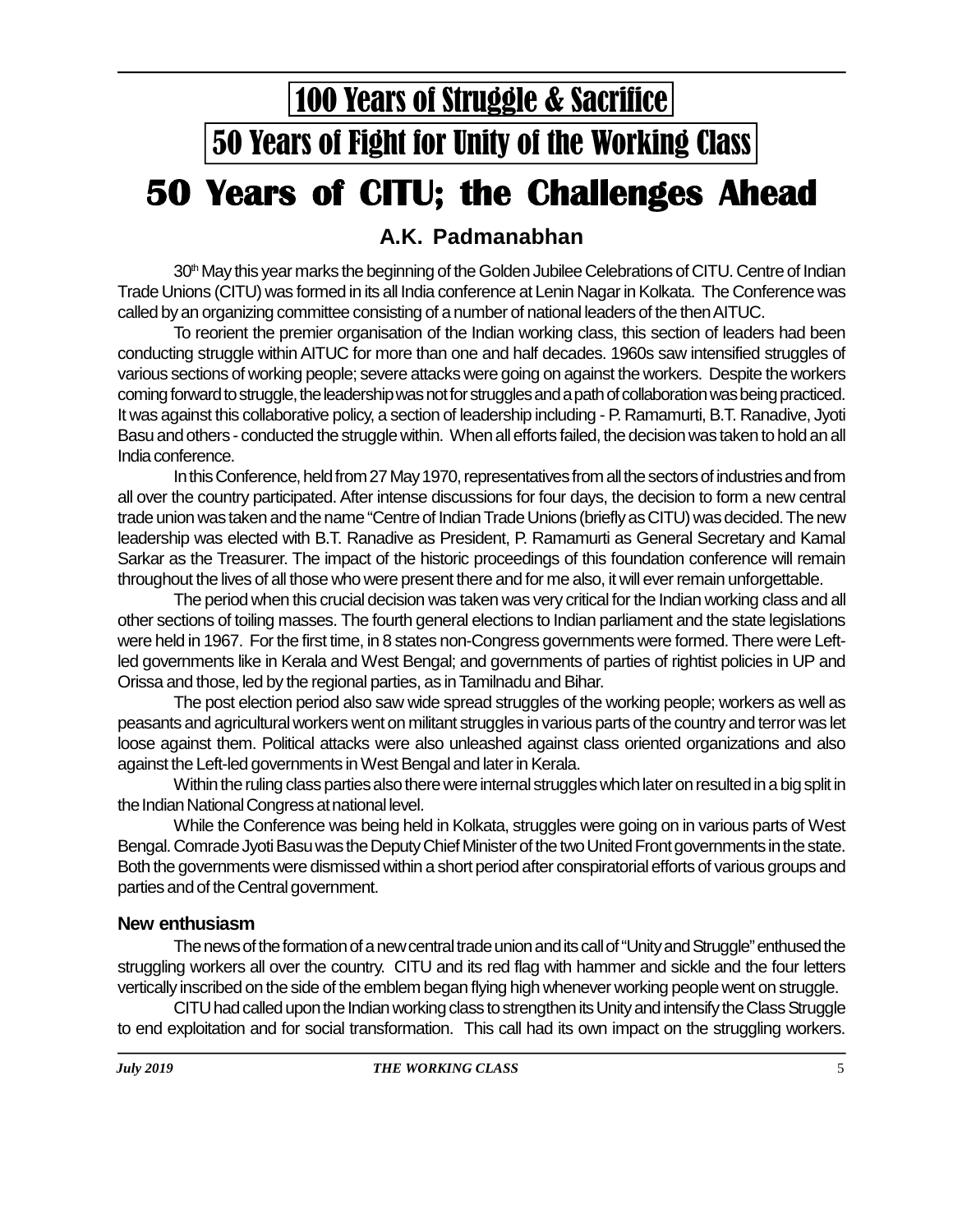#### *50 Years of CITU; The Challenges ahead*

Solidarity for the struggles of all sections came from others and Indian streets reverberated with the slogan of Unity and Struggle. Unity is for strengthening the struggles. This was stressed again and again by CITU. And to underline this, the first call of national level action from the Conference was a Unity Week, to be observed all over the country. Those who tried to ridicule this call by saying that those who broke the unity are calling for a Unity Week, could see the powerful impact of this call which emanated from Lenin Nagar in Kolkata.

CITU, emphasized that it will uphold class unity and class struggle and will fight against all sorts of collaborationist ideas. CITU also has a clear vision of the future of Indian society. This vision was spelt out in its constitution –*"The CITU believes that the exploitation of the working class can be ended only by socializing all means of production and exchange and establishing a socialist state. Holding fast the ideals of Socialism, the CITU stands for the complete emancipation of society from all exploitation".* With this clear vision and determination to repel all attempts to take the working class along the path of class collaboration, CITU marched ahead facing all sorts repressions and victimizations.

Last fifty years have seen the determination of the working people committed to the cause upheld by CITU, from its foundation conference. All out efforts were made to unify the working class of the country, notwithstanding the historical divisions in its ranks. The Central government itself, with the initiative of its labour minister, formed a National Council of Trade Unions (NCTU) to isolate CITU. But CITU, with its class orientation, took efforts to form an alternate platform – the United Council of Trade Unions (UCTU) with the organizations prepared to co-operate with CITU and also to intensify the struggles.

From that time onwards, CITU has been in the forefront of efforts to unify the working people and go on for struggles. In 1974, historic countrywide general strike of railway workers was held. A joint Committee - National Co-ordination Committee of Railwaymen's Struggle (NCCRS) - was formed. Except INTUC, all other major central TUs were part of this committee. Various platforms like National Campaign Committee, Sponsoring Committee of Indian Trade Unions, National Platform of Mass Organizations and, after 2009, though without a specific name, joint platform of all the central trade unions and national federations could be formed and nationwide strikes and struggles were conducted.

With the first ever countrywide general strike on  $19<sup>th</sup>$  January 1982, on a charter of demands of workers, peasants and agricultural workers, the countrywide strike actions had begun. 10 comrades, including peasants, agricultural workers and student were shot dead in various states on this day of action. Beginning with that, there were countrywide strikes, Marches to Delhi, picketing, courting arrest programmes at national level on various occasions.

#### **Struggles against neoliberal policies**

With the advent of neoliberal policies from 1991, CITU initiated steps for countrywide actions including strikes and the first strike was on 23<sup>rd</sup> November 1991. Various sectoral, countrywide and regional strikes were also held during this period. Employees of public sector undertakings, banks and insurance, transport, electricity, state and central governments; medical and sales representatives, scheme workers, various sectors unorganized workers, including construction, saw united struggles during this period. Though one or two central TUs walked in and out of the joint platform, the united movements against the policies of the government continued; and this year, on 8<sup>th</sup> and 9<sup>th</sup> January, more than 20 crore workers participated in the countrywide 48 hours general strike. This was the 18<sup>th</sup> countrywide strike after 1991.

The period after 1991, has been a period of sinister attacks on the hard won rights of the workers. In this period, when Indian trade unions have celebrated the 100 years of formal T.U. movement in the country ( Madras Labour Union, the first formal trade union was formed in April 1918) even the right to form a trade union of the workers choice is under attack. Hundreds of workers are victimized just for their efforts to form a union. Even, when the government and employers talk of 'excessive labour legislations', mandatory recognition of trade unions and ensuring collective bargaining rights still continue to be a major demand in the charter of the Indian trade union movement.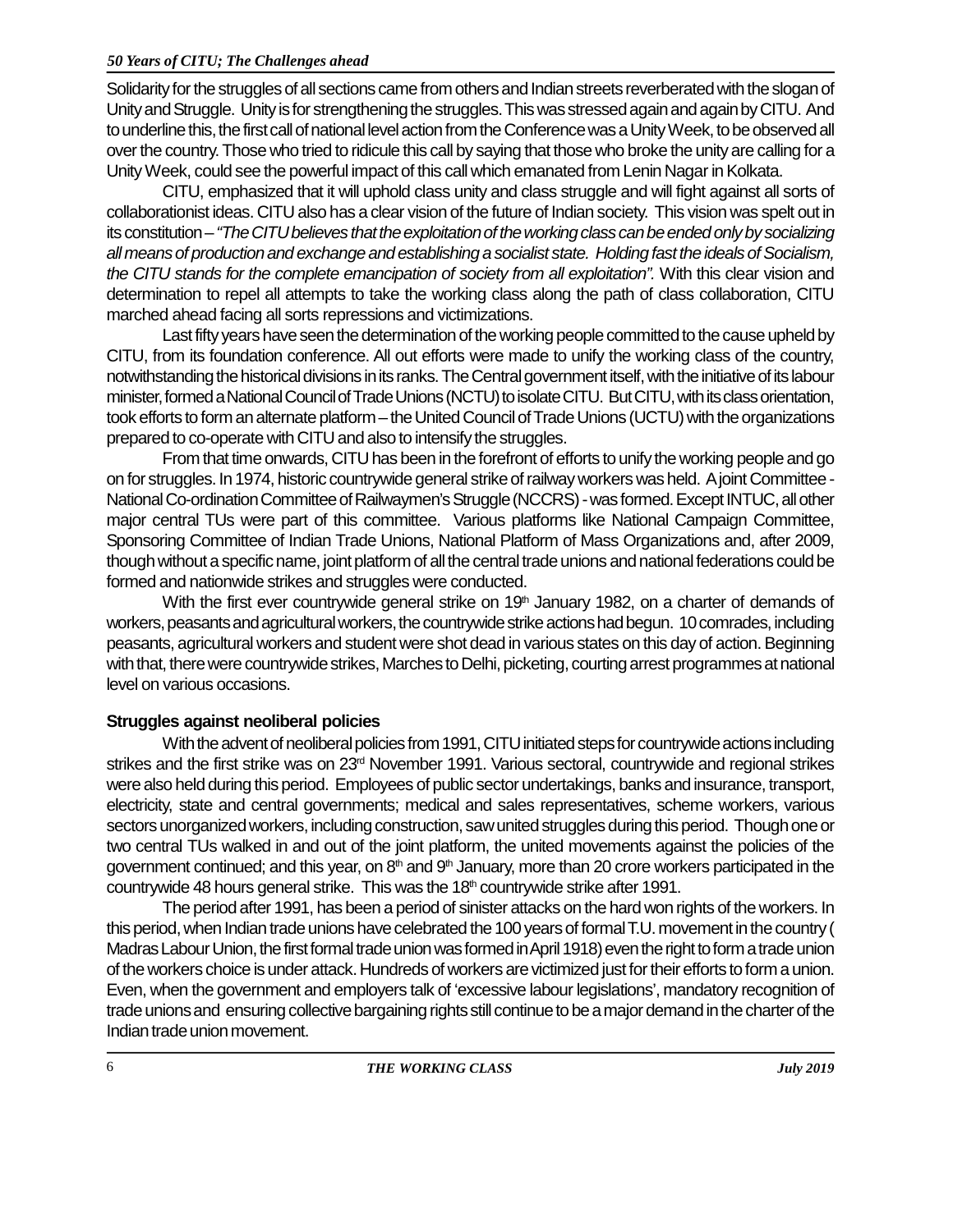CITU is entering its Golden Jubilee year, upholding the great traditions of the 100 years of Indian trade union movement. CITU remembers the workers and their leaders who laid down their lives for the cause of the freedom of the country, the unity and integrity of the country and for the cause of the rights of the workers. With these into consideration and the social, political and organizational responsibilities to fulfill the vision that was adopted 50 years ago, CITU has adopted the Golden Jubilee year slogans –*"50 years of fight for classunity; continuing the legacy of 100 years of struggles and sacrifices".*

CITU is fully aware that there is a long way to go and a lot of serious challenges have to be overcome. A lot of organizational weaknesses need to be rectified and already these have been identified and necessary tasks finalized.

#### **Challenges ahead**

While we begin the celebrations, a new government, again under the RSS-led BJP and its leader Narendra Modi is taking over, after the 17<sup>th</sup> general elections. CITU is well aware of the situation facing the Indian working class. While we raise the slogan of unity and struggle, the forces at the helm of affairs in the country has an agenda, just contrary to what we are trying to build up. Last five years saw three countrywide strikes and struggles of workers and employees. Peasants in the country were on struggle, creating a new wave of enthusiasm. The need of the hour is more united and far reaching struggles of all sections of working people and exploited sections.

Working class should be able to meet the ideological challenges that are thrown at them while strengthening the Unity and intensification of Class Struggles. Towards this, let us reach out to all the sections of working people, put before them the lofty ideals of an exploitation free India that we are working for, rectify all that we need to be so that the class unity is achieved. Let the one year celebration be a good beginning for these tasks to be accomplished.

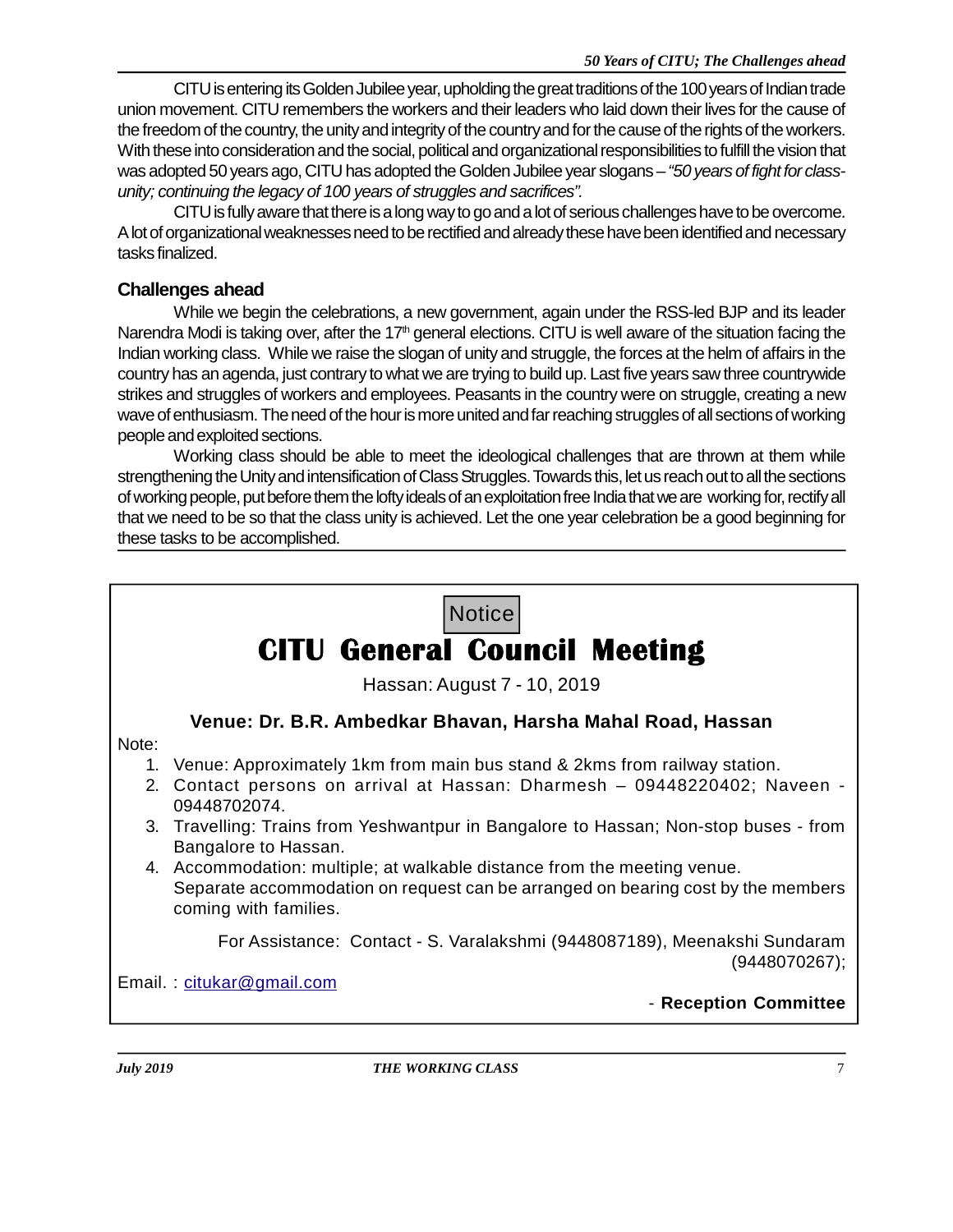## 50 Years of Fight for Unity of the Working Class **Struggle for Worker-Peasant Alliance** 100 Years of Struggle & Sacrifice

#### **Hannan Mollah**

#### **Revolutionary Understanding of Workers-Peasants Alliance**

October Revolution brought the lesson that in countries, coming late to capitalism, the newly emerging bourgeoisie was no longer capable of completing bourgeois revolution against feudal order the way, for instance, the bourgeois had done in French Revolution in 1789. This was because, in the new situation that confronted it, it was afraid that an attack on feudal property could well rebound into an attack on bourgeois property itself. It was therefore, tended to make compromise with the old feudal order which implied that the task of carrying forward the bourgeois revolution, and especially of freeing the peasantry from its feudal yoke, now fell upon the proletariat in these countries despite its relative small size and its belated appearance in the historical scene.

"This necessitated a worker peasant alliance under the leadership of the working class. But, such alliance having carried forward the bourgeois revolution against the feudal order, could not stop there. The working class having carried forward the bourgeois revolution, would obviously push on towards socialism in an uninterrupted revolutionary process during which, of course, the precise constituents of the worker-peasant alliance would keep changing." This clear message was internalized by the Indian revolutionaries in their theoretical understanding and putting that into practice.

To proceed towards those tasks, it was necessary to organize the workers and peasants as class through their mass organizations which could lead them to build class struggle against the feudal landlord, colonial and capitalist exploitation. These struggles intertwined with the growing struggle against imperialism, raised the consciousness of the toiling masses of our country. The development of workers and peasants struggle, building over decades of patient efforts by thousands of revolutionary activists, passed through different phases with several successes and failure.

#### **EarlyPeasants and Workers Struggles in Colonial India**

India was a feudal country where vast majority of the population of the peasantry suffered exploitation by the landlords, money lenders and feudal gentry. There were innumerable struggle of the peasantry against such feudal exploitation. When British captured our country as their colony, against this dual exploitation there were several spontaneous upsurges of the peasantry. Many of those were armed resistance in different parts of the country. Some important struggles were Santhal Mutiny (1855-56) in the then Bihar, Mopla revolt of Malabar, Indigo revolt in Bengal etc. The spontaneous unrest of the peasantry erupted against landlords. The colonial ruler changed inland system in the country and intensified exploitation till the 1<sup>st</sup> World War.

After the War, the economic crisis intensified and major burden fell on the peasantry. The struggle spread against the exploitation in Punjab, Kerala, UP, Bengal, Bombay, Madras residency. This period also witnessed big working class action in textile and jute mills in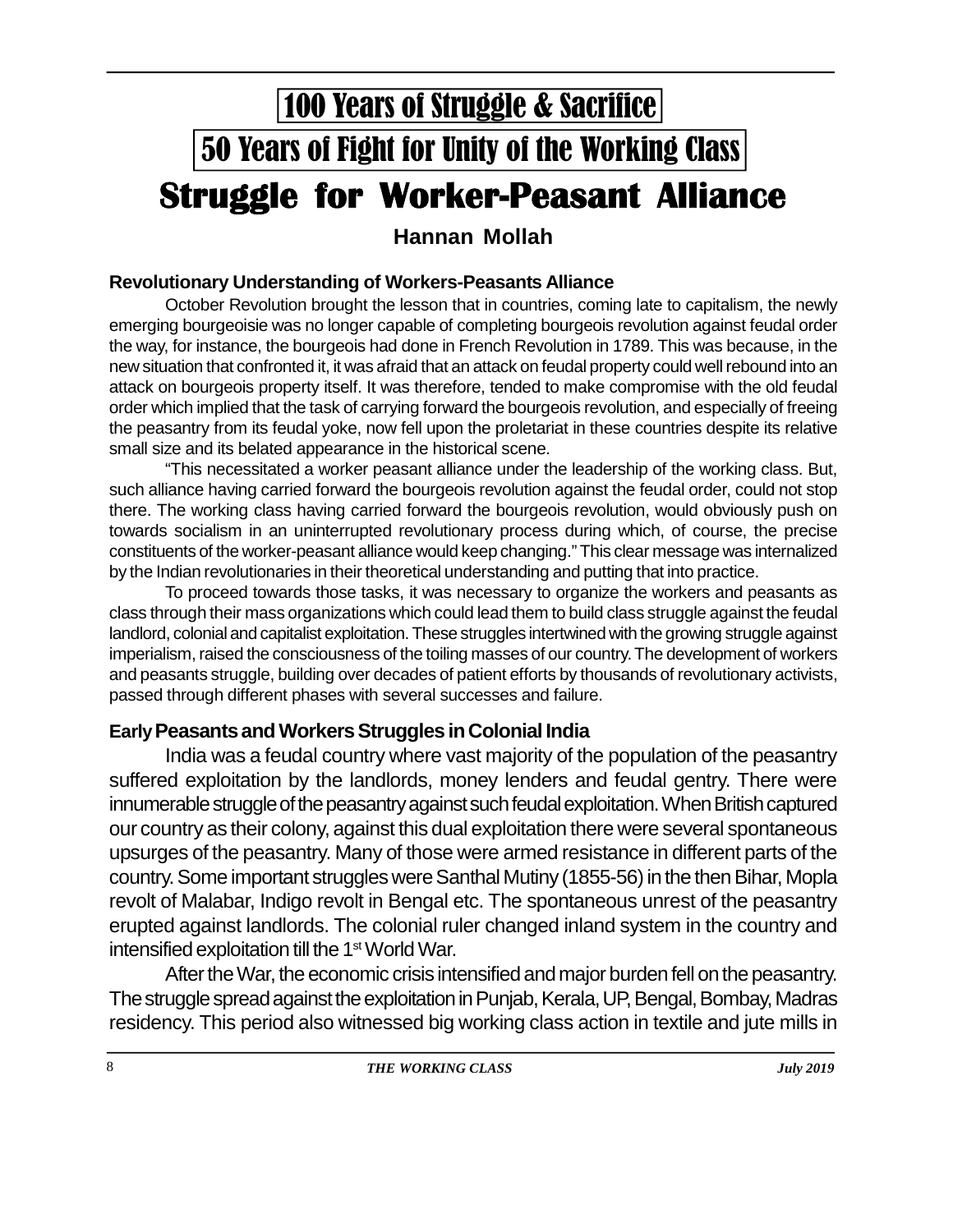Calcutta, Bombay and Madras in northern and eastern railways, the coalfields of Jharia, P&T department of Bombay, plantation of Assam, tramways in Calcutta etc.

In Chouri Choura in UP, there was a big revolt against British Raj in which large number of peasants were involved. Later on, during the world economic crisis of 1929-30, the farmers also came under severe distress and many local struggles were organized. Those struggles were organized by local leaders and some nucleus of Kisan organization also emerged in different parts of the country.

#### **Formation of AlKS and Building Workers-Peasants Alliance**

Along with the freedom movement, the peasants' struggles were linked to them and national leadership also understood the need of organizing peasantry. But, while the rightwing leadership was not supporting the idea to organize peasants in a separate organization, the leftwing leaders of the Indian National Congress took initiative in this regard and, finally, in 1936 All India Kisan Sangh, later on All India Kisan Sabha (AIKS), was formed during AICC session at Lucknow. The objective of the Kisan movement was to secure freedom from economic exploitation and the achievement of full economic and political power for the peasantry and workers and all other exploited classes. In its Gaya resolution, AIKS resolved, *"It is sacred duty of every one of our Kisan to fraternise with the workers in the village and towns. There is much to be achieved by both workers and peasantry by common effort for their mutual benefit*."

The acceptance of hammer and sickle in the flag of AIKS also cemented the idea of workerspeasants alliance. Since its formation, AIKS always tried to build that unity by extending support to the struggle of the workers in different times. The AIKS adopted the resolution in Faizpur session to observe May Day in 1938 as the part of exploited people of the country and resolved to strengthen *"peasants alliance to India's revolutionary struggle and their determination to achieve the Kisan Mazdoor Raj*."

The AIKS extended solidarity to working class and the AITUC in its struggle against capitalism and supported its charter of demands in its Comilla conference in 1938. Since then in all its sessions, AIKS took resolution of Worker-Peasants alliance and extended support to their struggle and build up united front between AIKS and AITUC. AIKS from its inception, decided to organize struggle for the agricultural workers as the rural working class.

The jute workers were fighting for decades for their rights. In their struggle Kisan Sabha always stood by them. They organized several joint struggles by Bengal Chatkal Mazdur Union and Krishak Samity on raw jute price, procurement of jute and the opening closed jute mills, against retrenchment of jute workers and their wage in a year were taken jointly and forced the jute mill owners to accede to their demands. The Kisan always fought for sugarcane price and also for the sugar mill workers. AIKS stood by the major struggle of the public sector employees, transport workers and cotton mill workers. There were all India general strikes by the working class and peasantry always joined them with great number against price rise, unemployment and atrocities.

#### **Developing Working Class Movement**

The modern working class emerged after the development of industries and factories. The cotton textile, jute textile industries were the pioneer of our industries and brought the workers into existence. Later on manufacturing industries also employed millions of workers. Along with these the transport, mining, PSUs, iron and steel, construction, plantation and many other industries developed during the colonial period and also after independence.

The workers movements also passed through different stages. Initially, the movements were spontaneous, unorganized, sporadic and led by some philanthropists in Kolkata, Bombay and Madras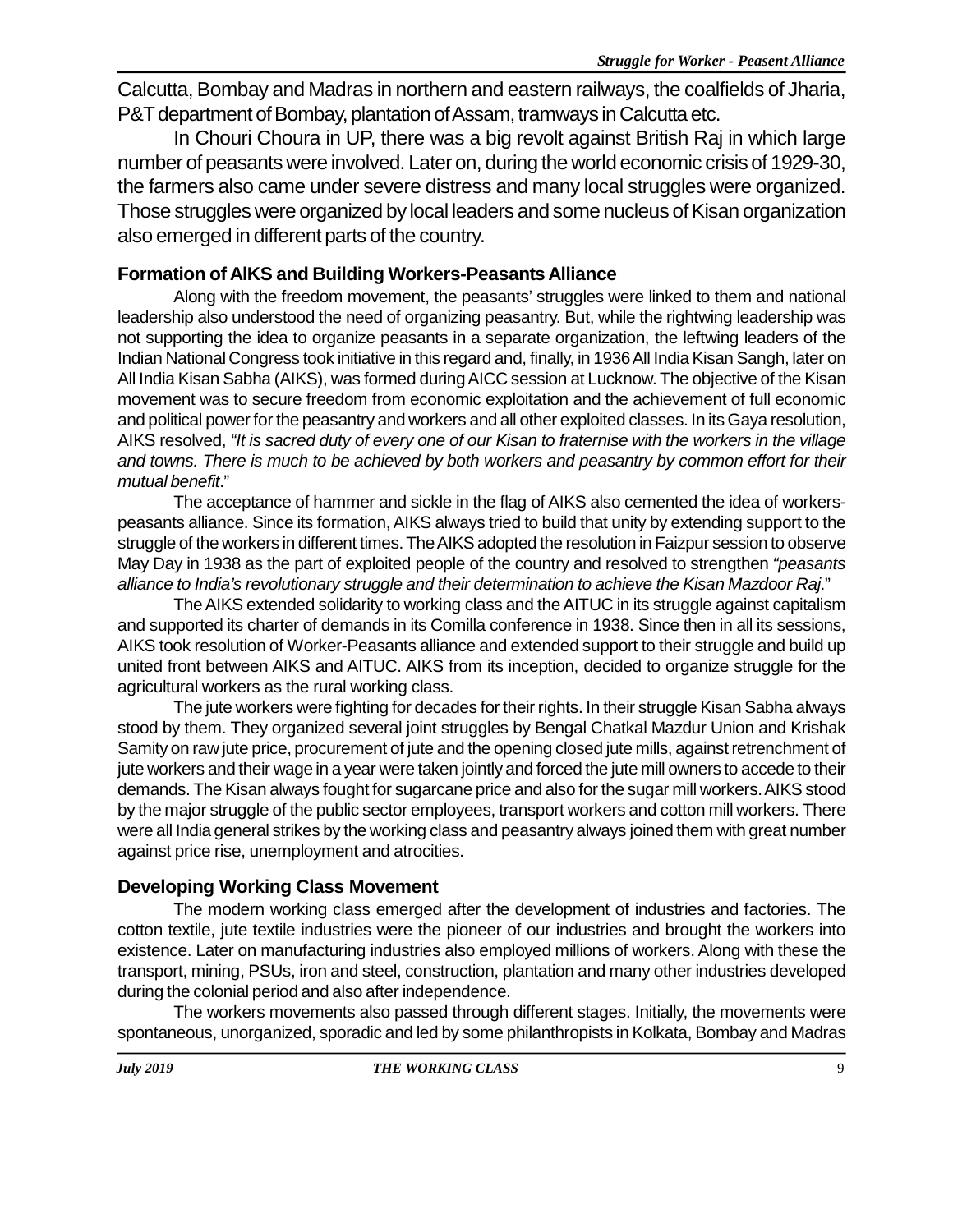#### *Struggle for Worker - Peasent Alliance*

etc. National movement initially did not take note of those growing unrest of the majority unorganized  $<sup>th</sup>$  century and early 19<sup>th</sup> centuries. But, some organized efforts were seen in the</sup> early 19<sup>th</sup> century before the 1<sup>st</sup> World War. But, the War brought miseries in the life of emerging working class and their struggles were visible against capitalist exploitation. The strikes in Bombay, Kurla, Surat, Wardha, Ahmadabad were orgnaised in increasing numbers and they were sporadic, localized and short lived. But those were the beginning of organized working class movement. In the context those movements it was needed a coordinated work which led to formation of All India Trade Union Congress (AITUC) in 1920.

After getting a national framework, strikes of the workers increased many fold in next few years and state level organizations were built up. This phase of movement grew in strength till the independence of the country. The national leaders gradually took note of the growing strength of TU movement and working class. But, there was clear division in their approach. The rightwing leadership was not in favour of any militant struggles of the workers and they would prefer more peaceful negotiation with capitalists to get some benefits for the workers. But, the left oriented leadership took the path of more militant prolong struggle like the general strike, long time continuous strikes and militant demonstration etc. AITUC took the lead in such struggles. After independence, many national level trade union organizations emerged and those were mostly organized on party line. While Indian National Congress patronized INTUC, the Socialist parties built up HMS, Hindutwawadi force developed BMS and left forces tried to strengthen AITUC. Some more organizations came up in course of time. But through experience, working class movement understood the need of united struggles. Due to compromising tendencies in a section of AITUC leadership, the fighting section of its leadership built up CITU in 1970.

This year the working class is observing centenary of AITUC and golden jubilee of CITU. Working class organised trade unions mostly with organized sections of workers who are 7% of the total working class but 93% of working class belong to the unorganized sector. For long time they were neglected but since last few decades, the trade unions, especially CITU, started organizing this vast sections of unorganized labourers.

As India is vastly a semi feudal country, there are massive populations of peasantry. Among them, large sections are landless peasants, agricultural labourers or tenant peasants. The growing poverty among these sections and joblessness in rural India, forced them to migrate to the urban / city area. The vast sections of unorgnaised labourers are the migrated section of rural peasantry. So, our trade union movement started organising them who are the link between workers and peasants.

CITU, from its inception, took revolutionary position in organising the working class and to strengthen class struggle to change the correlation of class forces in our society. CITU is conscious about the need for worker-peasant alliance which is the key to the revolutionary transformation of capitalist-feudal exploitation based present social order. They are conscious about the leading role of working class in these struggles. CITU always extended support to the struggle of the peasantry and working for a firm worker-peasant alliance.

Extensive support to each others' struggle and through participation in those struggles only will create a confidence in each other and strengthen the process of worker-peasant unity. AIKS has taken the same position since its inception as mentioned earlier.

#### **Workers and Peasants Movement in Post-Independent Period**

In post independence phase, the workers and peasant movements passed through two stages - since independence to the advent of neo-liberal era; and post neo-liberalization period.

Immediately after independence, a massive repression was unleashed by the government against the peasant movement and their organizations. AIKS could not function properly for six years till 1953. Despite that, the peasantry organized resistance against the oppression of the landlords and massive eviction from land. The epoch making Telangana struggle challenged the government's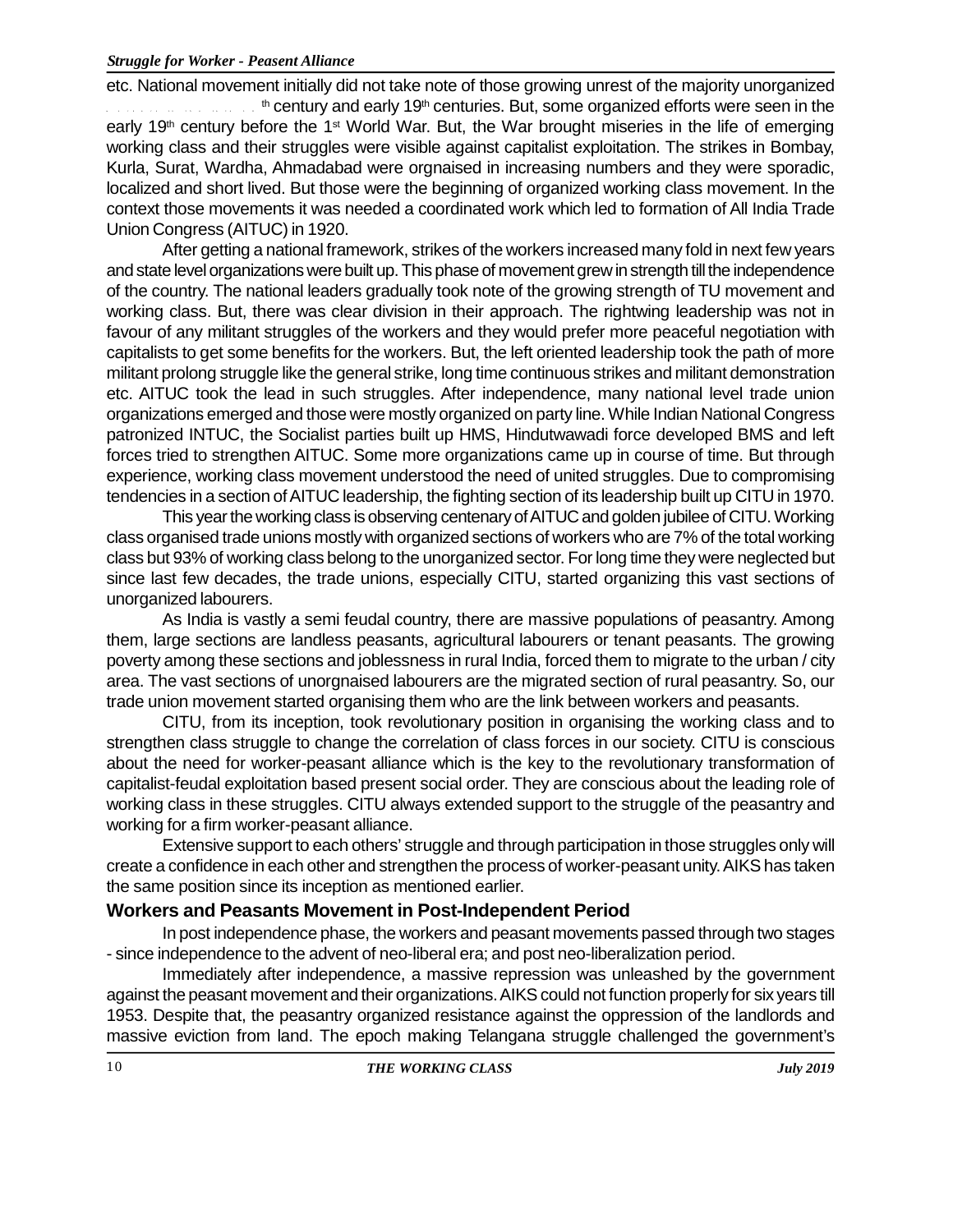repression. In Punjab, struggle against betterment levy was widespread. The peasants played an important role in political change in Kerala, West Bengal and Tripura helping formation of Left led governments and in the struggle for democracy and occupation of Benami land in West Bengal leading to Barga operation.

The trade union also led many struggles during this period. From 1947 to 1960, many new industries set up and PSUs also established and some benefits were accrued to workers. But, in sixties, situation deteriorated due to massive inflation, the real wage of workers declined. There were massive increases of working class resistance. In 1964 there were 2151 industrial disputes involving more than a million workers. Those struggles continued against the capitalists in the country. The emergency announced by Indira Gandhi intensified the attacks on working class rights and struggles. The capitalist renewed their attacks on workers and organized lockouts in massive scale. The working class responded in a large way against those attacks. The longest railway strike occurred in the country in 1974. Later on, sickness of industries increased and the working class faced serious economic offensive from the capitalists. All India Kisan Sabha extended full support to those growing struggles of the working class.

Post liberalization period brought major crisis in the life of workers and peasants. The deindustrialisation led to joblessness and intensified unemployment problems. The labour laws were being abolished or amended to suit corporate industries. The casualisation caused insecurity in the life of the workers.

The same was the fate of our peasantry. This reduced the agricultural growth and farmers were not getting remunerative price for their products whereas the cost of production increased many fold. Due to acute indebtedness, farmers suicide became the order of the day. The farming became a loss making venture. The agriculture policy was anti-peasants, anti agricultural labourer and pro-corporate.

In the face of such attacks, there was upsurge of struggles of the workers and peasants and there was more and more united struggles in different parts of the country. There were series of workers general strikes and two all India *Bharat Bandhs* organized in which 20 crores of workers participated and cores of peasants joined them in the form of rural bandh, *rasta roko* and rallies.

#### **Worker-Peasant Alliance**

Increasing independent as well as united struggles of the workers and peasants paved the way for worker-peasant alliance which is our strategic goal. The trade unions, Kisan Sabha and agricultural workers' union were coming closer for united discussion, consultation and planning for joint struggle which would help coming closer to each other. In 1982, on 19<sup>th</sup> January, there was the first Bharat Bandh in the country and in that struggles, all these organizations jointly worked to make it success. There were great enthusiasm among these sections of the people and they participated jointly in a big way. The government unleashed barbaric attacks on the strikes in different parts of the country. In Tamilnadu, Uttar Pradesh, Bihar and other states, there were police firing that killed ten persons - they were workers, peasants and agricultural workers. By shedding blood together the message of workerpeasant unity was written. That historical united sacrifice helped to work for broader unity among the toiling masses. The CITU, AIKS and AIAWU have jointly been observing the day as Worker-Peasant Unity Day and, it is being observed, in more in number and places every year. Besides, the struggles of Anganwadi workers, Asha workers and Mid-day meal workers intensified and Kisan Sabha and agricultural workers union have been extending support to them. In last two general All India Strikes by the workers, the AIKS and AIAWU took part in a big way and organized rural bandh along with workers general strike.

These three organizations of the toiling masses, built in close coordination at the national level, jointly asked their state units to form state level coordination committees and plan state and district level united struggles. Recently, that united action created lots of enthusiasm among the activists on all three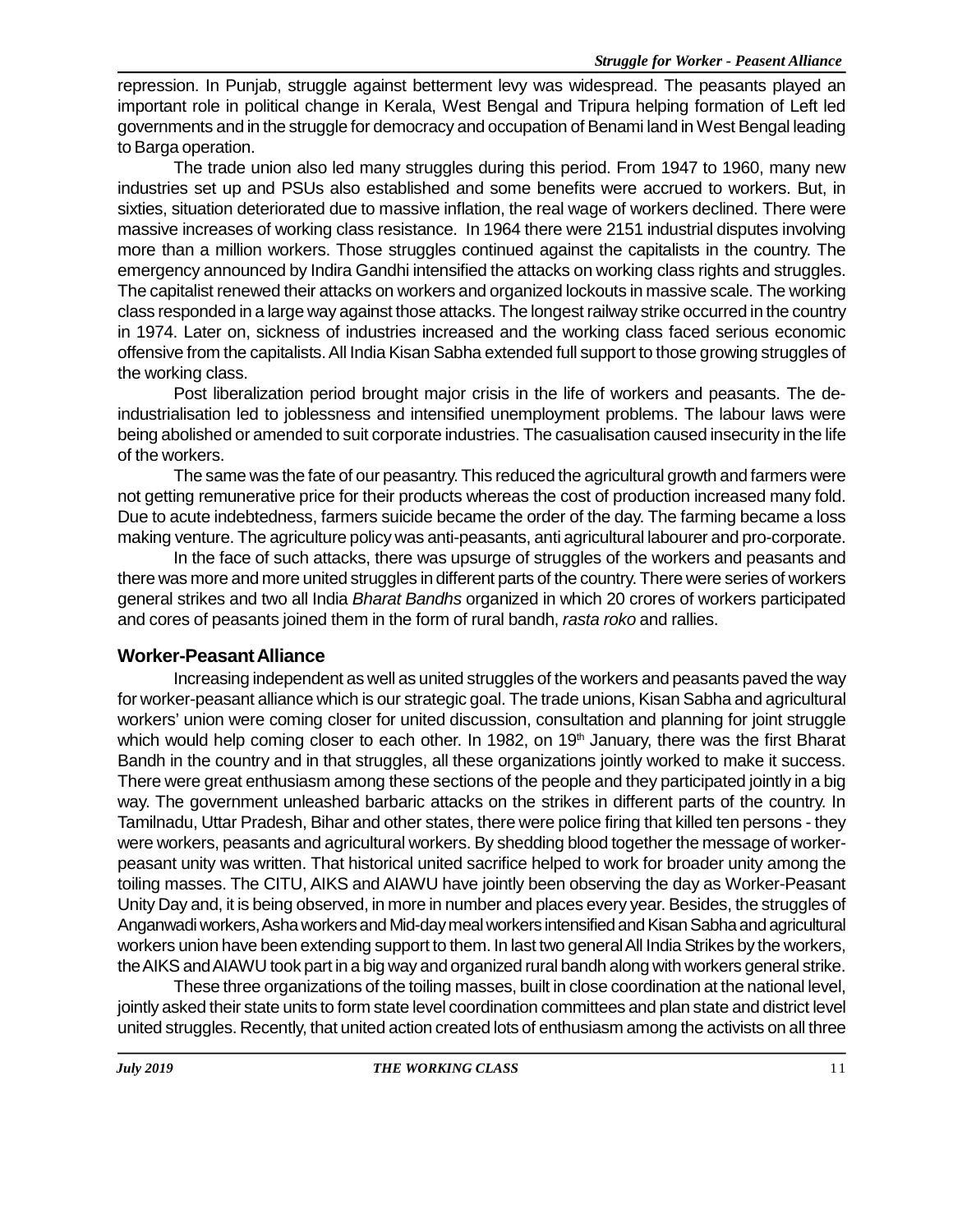#### *Struggle for Worker - Peasent Alliance*

organizations. The AIKS organized a*Jail Bharo* movement on Kisan Sabha demands and CITU supported the struggle. This created great impact and lakhs of peasants and workers participated in more than 500 places. In some places workers were more than peasants.

This showed the urge of united struggle at grass root level. This most historical successful struggle was followed by a central rally in Delhi on 5 September 2018. CITU called for the rally and AIKS and AIAWU joined it and drew massive crowed in Delhi, which was the biggest ever worker peasant rally in the country.

#### **Tasks Ahead**

The worker-peasant alliance is a historical political front for conducting a successful workerpeasant revolution in the country. This alliance, led by the working class, is the most effective instruments for changing the exploitation-based social order to a society, free from exploitation of man by man. The socialism is the ultimate goal for establishment of most civilized, most humane and exploitation free social order. In our country, the toiling masses are engaged in the long and difficult ant-feudal antmonopoly and ant-imperialist struggle to achieve the above goal. The worker-peasant alliance should be built to make that struggle a success. This is a class front based on class struggle and these two basic classes to be united under the leadership of the working class. As a main component of that force, workers and peasants organisations should work tirelessly.

## Modi Govt. 2 'Big Bang' Economic Reforms Labour Laws

"Kumar said that reforms in India's complicated labour laws will see the light of day as early as the next parliamentary session in July, when the government will place a new bill before the lower house for approval. "It will aim to combine 44 central laws into four codes – wages, industrial relations, social security and welfare, and the fourth – occupational safety, health and working conditions.

"This should help companies avoid getting embroiled in a series of complicated disputes with their workers and officials that involve regulations set by authorities at different levels of government and can lead to long, drawn-out adjudication in various parts of the legal system."*(Reuter; 31 May, 2019)*

## Modi Govt. 2 'Big Bang' Economic Reforms

#### Land

"The government could also offer swathes of land to foreign investors from the land banks it plans to create from unutilised land controlled by public sector enterprises, Kumar said. 'What could be attempted is to build an inventory of government land that can then be offered to foreign investors,' Kumar said.

"Getting access to some of the large amounts of unutilised Indian government land would reduce major risks for foreign companies as there would be a lot less risk of legal challenges over ownership and development. A lot of the sites they have used in the past was previously farmland, opening them up to protests and court action by local communities over land rights, the environment and other issues."*(Reuter; 31 May, 2019)*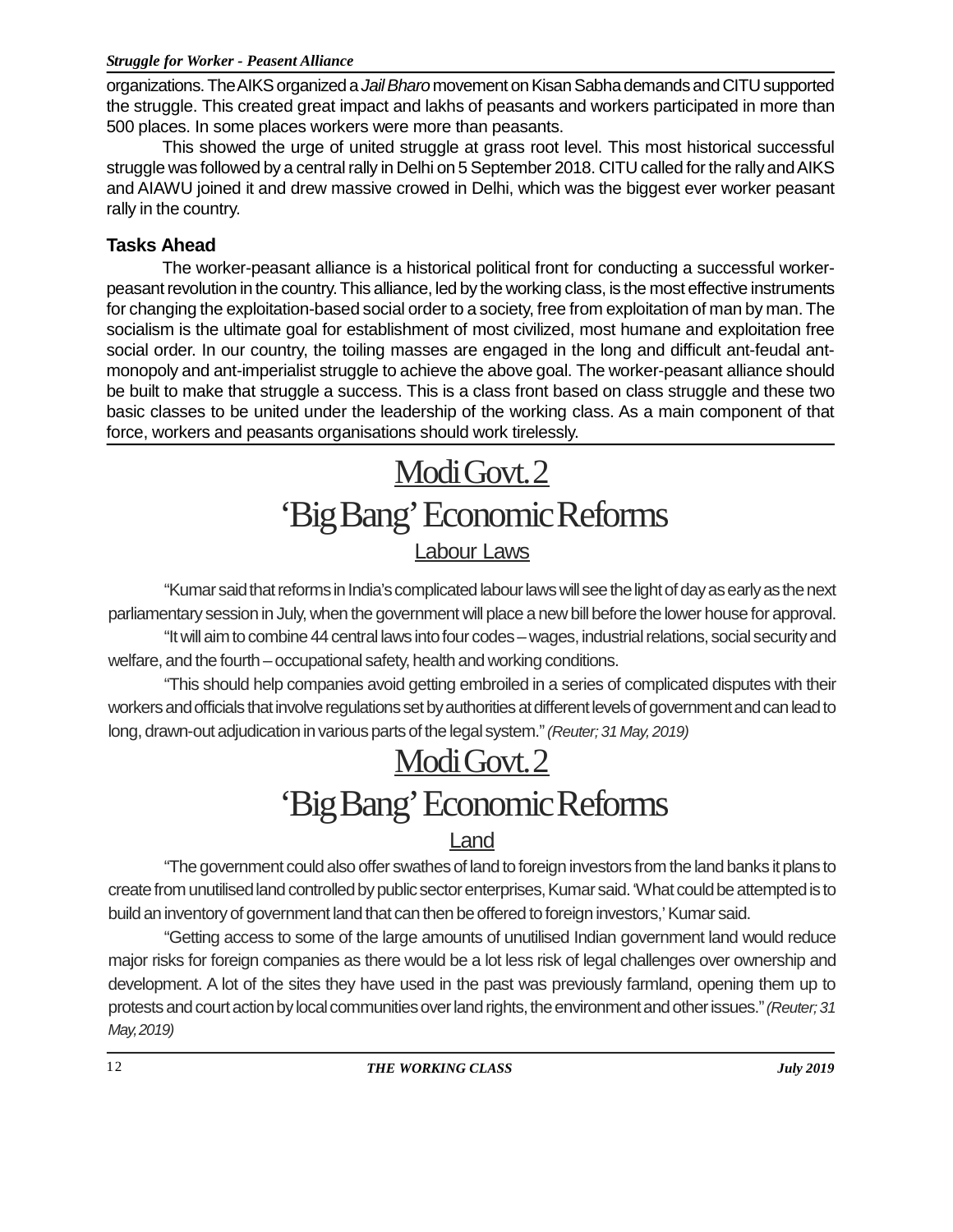## 100 Years of Struggle & Sacrifice 50 Years of Fight for Unity of the Working Class

## **Saga of Unity & Struggle of Petroleum Workers**

#### **SwadeshDevRoye**

At the time CITU's foundation, its activities among petroleum sector workers were limited. CITU's affiliated and its friendly unions in oil and petroleum sector existed in Eastern and North-Eastern regions of the country by and large. However, quite obviously, our main base was in West Bengal and Tripura.

The first initiative to coordinate, at national level, the activities of CITU affiliated unions in petroleum sector was taken in the year 1989. On the sideline of CITU General Council meeting, held at Dhanbad, a meeting of the comrades from oil sector trade unions was held on 28 September 1988 which decided to have a broader all India meeting of the CITU affiliated and the friendly unions in oil sector.

Accordingly, an all India broad-based meeting was held on 23 April 1989 at Yuva Kendra, Kolkata. Apart from West Bengal, representatives from unions in Assam, Tripura, UP, Bihar and Southern states participated in the meeting. From CITU centre M. K. Pandhe, Jibon Roy and SwadeshDevRoye attended the meeting.

#### **National Coordination Committee of Oil & Petroleum Workers**

Subsequently, as was decided in that broad based meeting at Kolkata, a meeting of the unions in oil sector was held at CITU centre in New Delhi and an all India coordination committee of oil & petroleum workers was formed as National Coordination Committee (NCC) of Oil & Petroleum Workers, electing SwadeshDevRoye as its convener, which started functioning since 1990 and continued for a period of around 15 years; and accomplished its desired task of organising and forming our Petroleum & Gas Workers' Federation of India (PGWFI) on 15 November 2005 at Haldia.

Some of the other landmark activities of the NCC of Oil & Petroleum Workers are noted below.

#### **National Seminar on Self-Reliance on Oil & Natural Gas**

With the beginning of the neo-liberal attack of liberalization, opening up and privatization of oil & natural gas CPSUs, the NCC, under the guidance of CITU centre, successfully mobilized the INTUC and the AITUC federations for joint initiative on defending self reliance. Accordingly, a 'National Seminar on Self-Reliance on Oil and Natural Gas' was jointly organized in New Delhi on 1-2 September 1993. An advisory council was constituted with M. K. Pandhe, Raja Kulkarni, Y.D. Sharma, K. Ashok Rao and M.P. Parameswaran. SwadeshDevRoye was entrusted the task of the Seminar Coordinator.

Chittabrata Majumdar participated in the seminar with a team of comrades from West Bengal with expertise in the industry who presented papers on various topics. The seminar was a grand success. Trade unions of all affiliations, representing all major oil PSUs, participated in the seminar. A seminar of such dimension was organized for the first time in the country. All the participants highly appreciated the realisation of such important forum.

#### **National United Forum against Privatisation of Oil PSUs**

In March, 2002 the then NDA government at the centre had decided to completely privatize the total marketing divisions of BPCL and HPCL and handover the entire established retail network to Mukesh Ambani's RIL. Various steps had already been taken by the government and the management of both the oil PSUs. At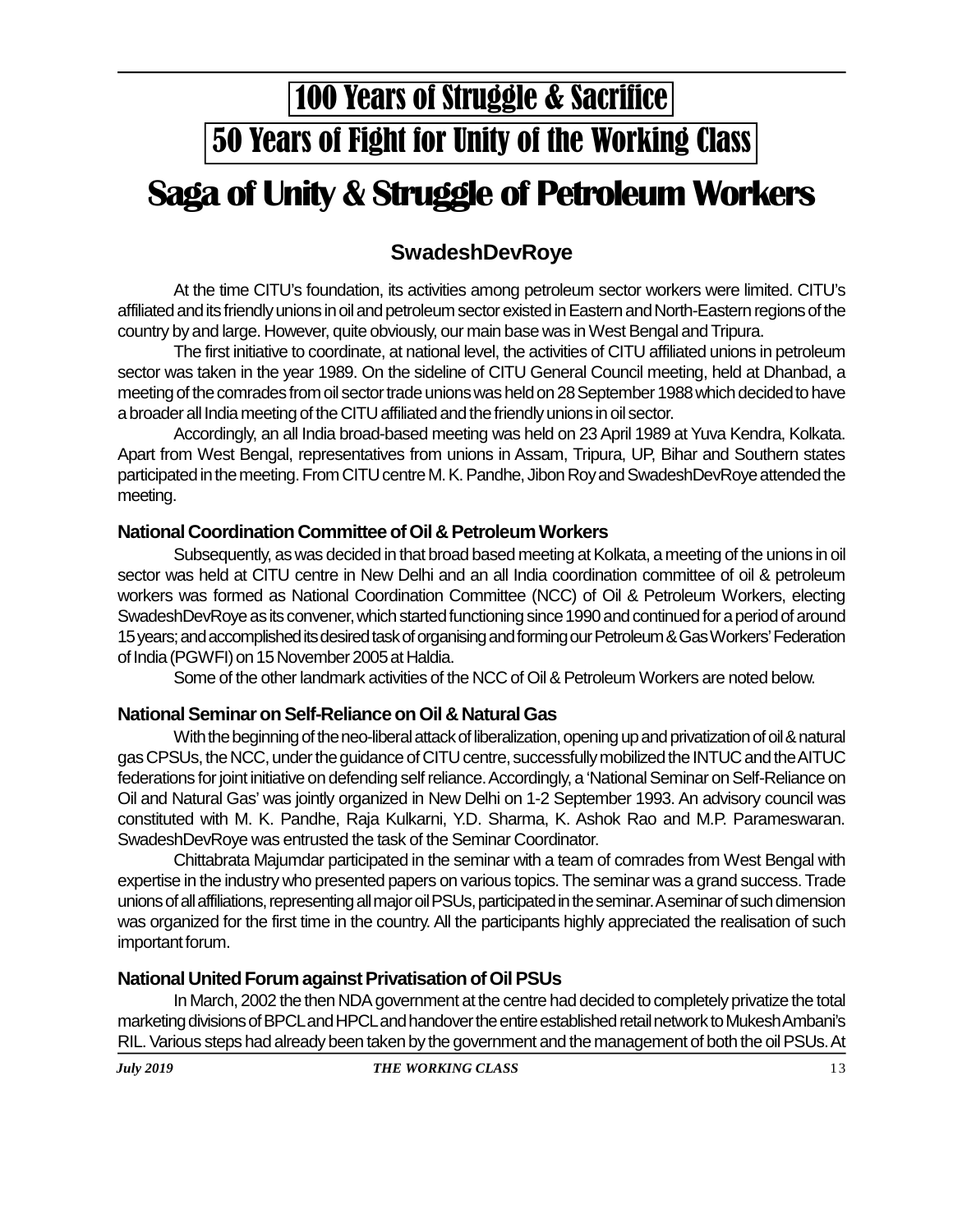this stage CITU took the foremost initiative and successfully united all the unions of both the oil PSUs and launched the National United Forum.

The foundation of the Unity Forum was laid down in the first meeting, held in the BPCL central office complex premises in Mumbai on 01.11.2002, which was attended by the representatives of four trade unions from the BPCL refinery, Mumbai and four marketing trade unions of BPCL, Mumbai. SwadeshDevRoye and Tarapada Roy Choudhury attended and guided the meeting. This meeting decided to convene a bigger all India meeting of the trade unions of BPCL, HPCL, KRL, NRL & MRL at the BPCL refinery auditorium complex, Mumbai. Accordingly a meeting took place on 19 November, 2002 at the BPCL Refinery Sports Complex, Mumbai.

This meeting was attended by around 70 delegates from all over the country representing the 17 trade unions from the refineries and marketing operations of BPCL, HPCL, KRL & NRL. This meeting adopted programmes of struggles and also gave a call of strike to oppose the decision of the government to privatize BPCL and HPCL. The National United Forum against Privatisation of Oil PSUs was formally launched from this meeting. During 1 November, 2002 - 27 February, 2003 several meetings of representatives of unions were held, attended by more number of unions in successive meetings. Following these, several conventions at different locations continued up to February 2003.

On 27 February, 2003, in a joint convention at the BTR Bhavan in New Delhi, decision was taken on 3 days strike on 25 - 27 March 2003 in BPCL and HPCL. 26 participating unions from BPCL and HPCL signed the strike notice. The success of the convention and strike decision created commotion particularly among the trade union movement in oil PSUs.

The reverberating success of the 3 days countrywide strike in BPCL and HPCL opened up the horizon for involving the trade unions of ONGC, IOC and other oil PSUs in the joint struggle against privatization. Now, with joining of the unions of IOC, ONGC and others, the next higher phase was launched, again from Mumbai in a joint extended all India meeting of the representatives of the unions held on 27 April, 2003. Two more conventions were held at Kolkata and Delhi on 1 June and 28 September, 2003 respectively.

The peak of the phase was witnessed in the national convention, held at the premises of IOC refinery at Noonmati, Guwahati on 16 November 2003. Unforgettable history was created in this convention. A record number of 70 unions of regular workers and contract workers from practically the entire oil and natural gas PSUs sector participated in the convention. Befitting to the unshakable conviction for struggles, the convention decided to observe nationwide strike on 16 December 2003. The country never witnessed such total strike in the oil sector in the past and that too, jointly by regular workers and contract workers.

It is on record that the then Chairman and Managing Director of IOC in his address to the annual general meeting of the shareholders of the company for the financial year 2003-2004 mentioned that if the strike would not have been observed, the marketing division of IOC would have been hived off and privatized. No further elaboration is needed.

Protest against government's move to privatise oil PSUs has been the major enabling factor in forging the widest ever mighty unity of the petroleum workers of the country cutting across all affiliations and jurisdictional barriers. Again, we have experienced that simultaneously with the heightening of the struggle the unity also got broadened. The message is clear - unity is better achieved in the process of struggle.

#### **Participation in World Conference of Oil & Natural Gas Workers in Paris**

Today's strong international fraternal network of CITU and for that matter PGWFI has its origin with the World Conference of Oil & Petroleum Workers jointly hosted by FNIC-CGT France, OCI Union of Mediterranean, Libya and IEMO, Paris was held in Paris on 18-20 October, 1999. From India the only delegation was from CITU consisting of Comrades SwadeshDevRoye, T.S. Rangarajan and Swapan Mitra. 140 Delegates from 36 countries attended the conference.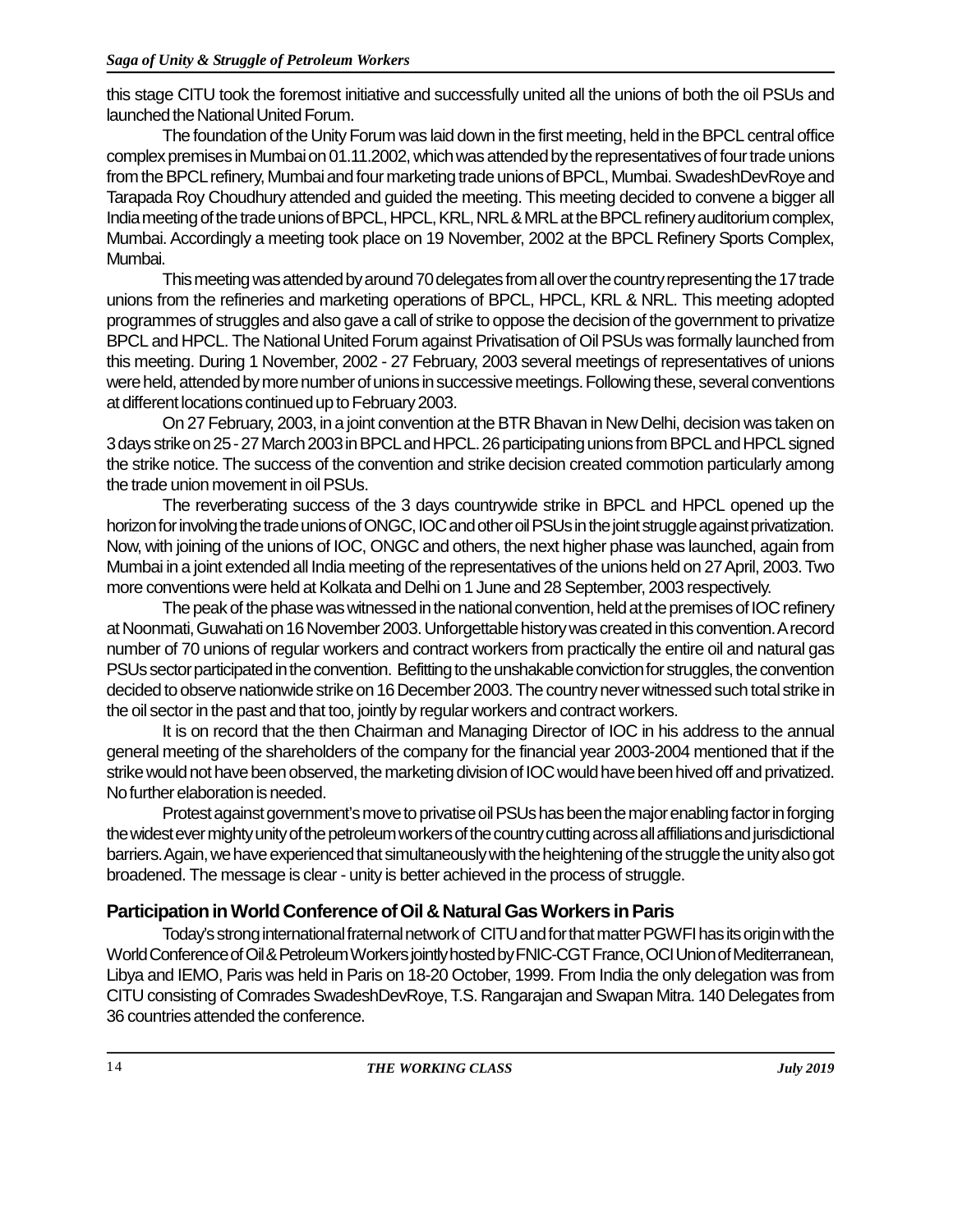This conference really gave huge exposure to us before the world oil & petroleum trade union movement. We may mention with humility that the paper we presented was highly appreciated and recognized by the conference by incorporating our nominee to the 'Declaration Drafting Committee' of the conference. More so as per decision of the centre secretariat of CITU we extended invitation to host the next world conference which was obviously applauded by the conference.

#### **2 nd World Conference of Oil, Gas and Refining Trade Unions in India**

As a follow-up of the Paris conference, the 2<sup>nd</sup> World Conference of Oil & Petroleum Workers was held in Kolkata on 8-10 March 2003. This was a landmark event of oil & petroleum workers organized by us. The conference achieved resounding success in all aspects.

The organizational credibility we achieved nationally and internationally from the conference was of the tallest order. And we should not miss to note that the quality of the conference in the matters of presentation of documents, deliberations and declaration adopted was appreciated by the participants from the country and abroad alike. 124 delegates from India and abroad participated in the conference. Jyoti Basu, the then Union Oil & Natural Gas minister Ram Naik and number of CITU secretariat members including the president and the general secretary attended the conference.

#### **The Foundation Conference of PGWFI**

The foundation conference of Petroleum & Gas Workers' Federation of India (PGWFI) was held at Haldia on 14-15 November 2005. Around 200 delegates representing 52 unions of both regular and contract workers from production, refining, marketing and other activities of oil sector participated in the conference. 19 fraternal delegates from abroad (Britain, France, Russia, Egypt, Greece, Libya, Tunisia and Bangladesh) also participated in the conference. Some of the most significant formulations of the report of the Convener to the conference are paraphrased below:

"An in-depth analysis will clearly show that the Federation being launched from this conference shall have the distinction of being the biggest apex organization of the petroleum and gas workers of the country. The Federation would constitutionally represent number of trade union streams and hence truly the 'Prayag' of Petroleum and Gas Workers of India. All the oil PSUs, all the regions of the country, all the segments of activities of the petroleum industry are being represented in the Federation. The Federation affiliates together would command the support of majority workers in the different respective oil PSUs and of course in its totality in the entire oil PSUs. Largest number of recognized unions in the entire industry would be with the Federation."

No other Federation has been launched in course of a conference of this magnitude. Each aspect of the conference has been taken care of with utmost seriousness, decency and discipline. The presence of so many fraternal delegates from abroad in the foundation conference of any Federation is also unprecedented.

All these big parameters in the Federation are a matter to rejoice and at the same time endow responsibility as well. Let the Federation take off with the collective understanding and reverberating resolve: 'Biggest Federation – Highest Responsibility'.

#### **The Message and the Task**

Today's Petroleum and Gas Workers' Federation of India (PGWFI) consisting of unions affiliated to CITU plus the independent trade unions, is the result of long 15 years of struggle. The National United Forum against Privatisation of Oil PSUs acted as a piece of magnet which attracted the independent unions to join our united federation i.e., PGWFI. It is important to note that our presence in Mumbai is note-worthy. Our dominant position in the Eastern and North-Eastern regions continues. Our international activities have been expanding. We have been regularly sending delegation to various world trade union events.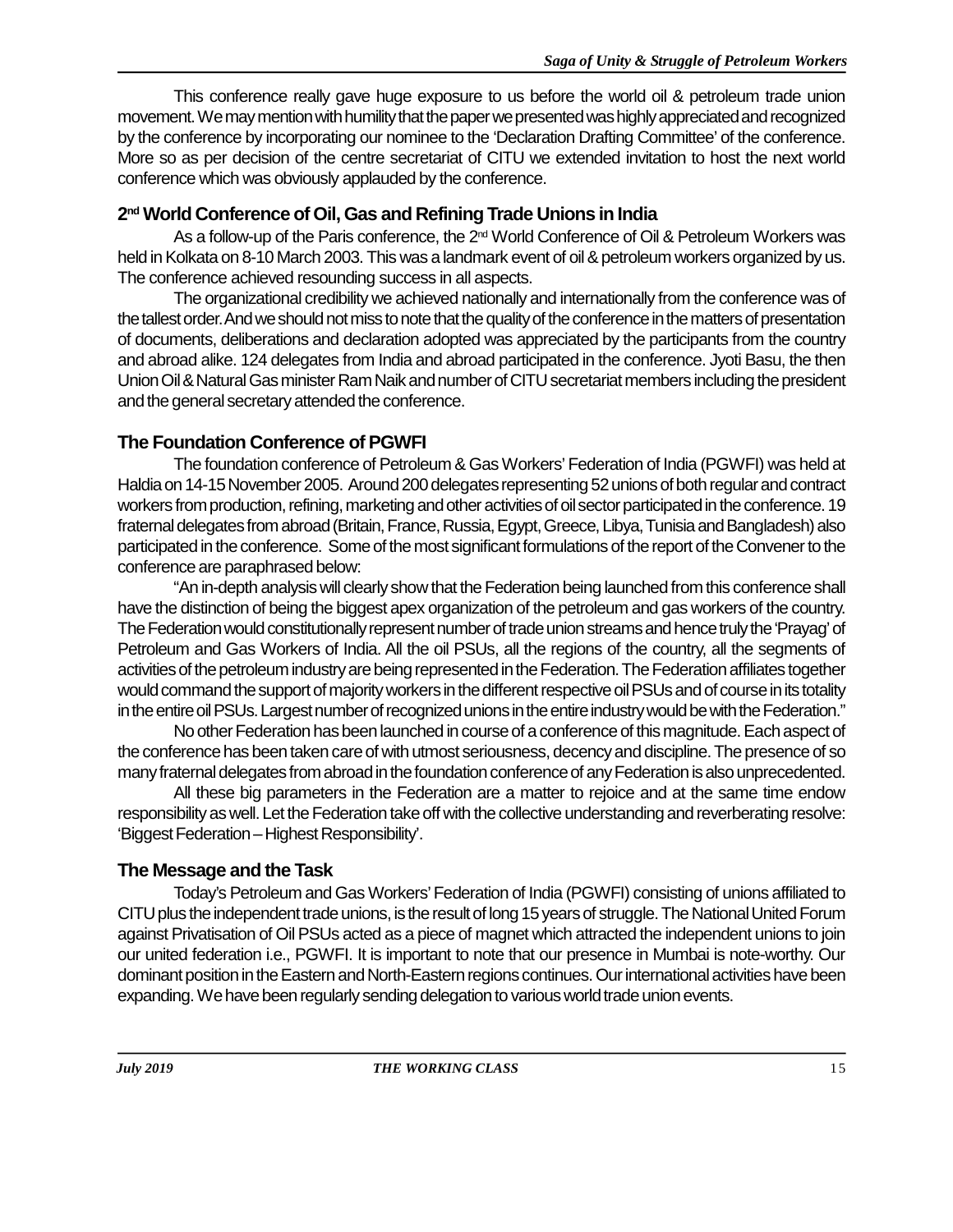Precisely our Federation has really emerged from the successful united struggle against the then government's move to privatise BPCL and HPCL marking divisions. However, meanwhile, attack of privatisation of public sector in general and petroleum PSUs in particular has reached at worst level.

The depth of destruction of public sector inflicted by Narendra Modi led NDA government during their last tenure has well surpassed the record of the past 24 years of neo-liberal era. Modi government has collected the highest amount by privatisation of CPSUs through different methods and degrees. From 1991 to January 2019, the total privatisation proceeds is Rs.3,84,293.79 crore of which Modi government alone has collected 60.24%.

In coming days, attack of PSU privatisation by Modi government shall call upon us to "Protest and Protect or Perish". To live up to their achievements of the period before the launch of the Federation captured above, the PGWFI must re-invigorate the already tested fighting capability of the petroleum workers to unleash total organisational initiative to meet the challenge of the time.

## **Stop Privatisation of Indian Railways**

CITU strongly opposed privatisation move of Modi-2 government designed in the 100 days Action Plan of its ministry of railways. The Railway Board has already directed rail administration to take up the proposals immediately for implementation of the Plan by 31 August 2019.

The Action Plan proposes to hand over 2 passenger trains' operation to IRCTC as a route to privatisation. These trains will run on the important routes and connecting major cities.

The Government is also attempting to float tenders within 4 months to hand over the premier trains, including Rajdhani and Shatabdi, to private operators.

Action Plan also proposes corporatisation of 7 production units of Indian railways, including the associated workshops, in the 'Indian Railway Rolling Stock Company' to be floated soon. This is a route to outsource production to the private players killing public sector's indigenous manufacturing capacity, CITU said.

The government has also decided on hiking rail fares, on the plea of withdrawing subsidies, to make it a profitable business enterprise for the private operators withdrawing it from Government's services list.

Overwhelming majority of the railway passengers are poor and belong to low income group. "Providing cheap and affordable travel is the Constitutional responsibility of the government" to its citizens, CITU said in its statement on 21 June. "The government who has come to power with the votes of the common people and the poor, has, within less than a month, started imposing burdens on the common people, just to pay back their bosses, the big corporates, domestic and foreign", the statement said.

"The proposal to consult the trade unions is only an eye wash. Till today, the Modi government, in its earlier avatar as well as since it returned to power, has blatantly been ignoring the voices of the trade unions on many issues. In fact all the central trade unions have been consistently opposing privatisation of the public sector undertakings."

CITU called upon the people and all its affiliated unions and federations to oppose the privatisation of the cheapest mode of transport available today for the people and unitedly resist the move. It also called upon all the unions of the railway employees to strongly oppose the privatisation of Indian railways in any form and mobilise their entire strength through united actions to stop such disastrous measures.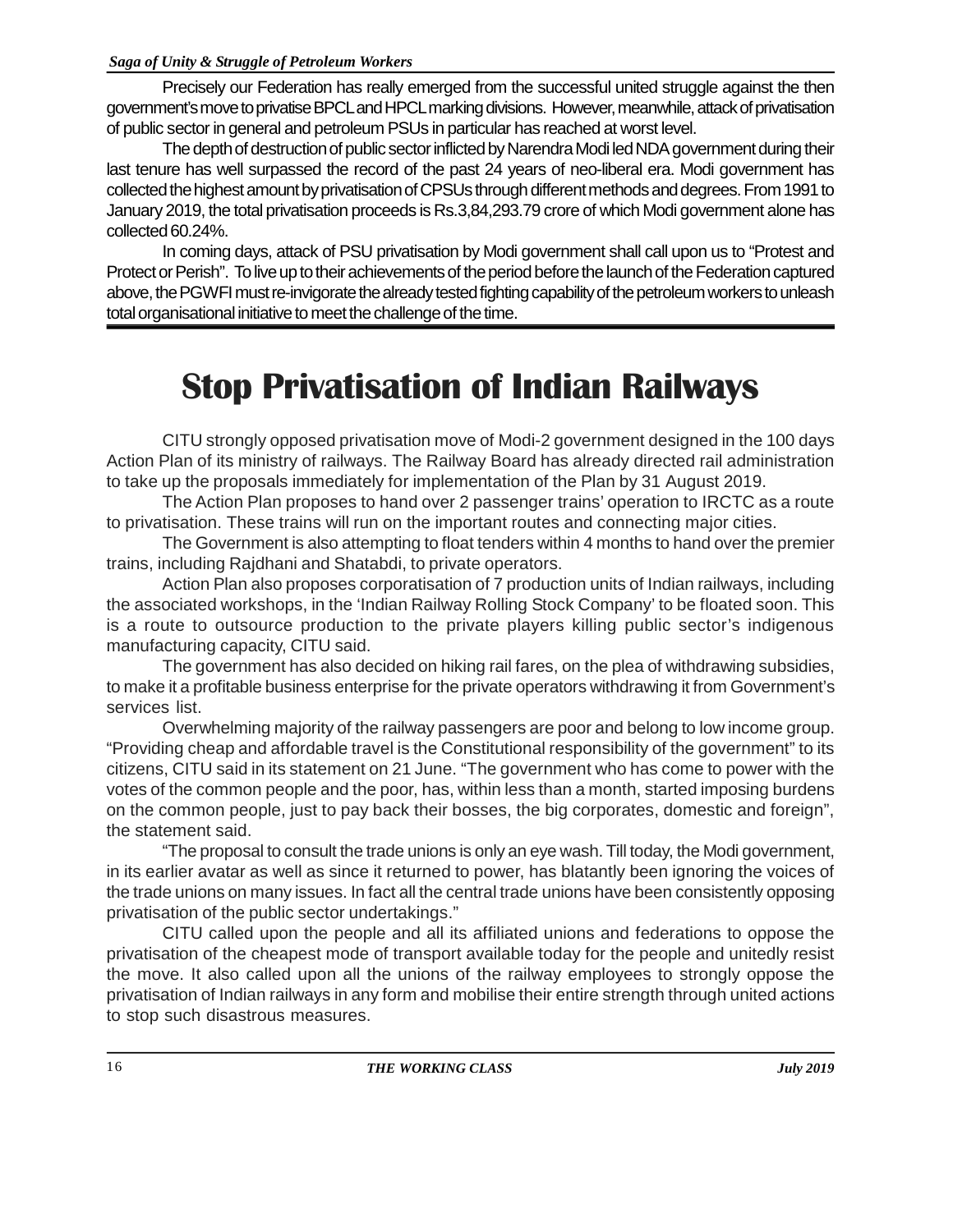## **ILO joins hands with Modi Government to reduce workers minimum wage**

#### **J. S. Majumdar**

In the ongoing world economic crisis situation, there is rightward political shift having aggressive neoliberal economic agenda for the corporates and against all sections of the working people with cuts in wages, social security, subsidies, employment, rights; and with increased taxation - as designed by the international finance capital - combined with country-specific divisive agenda in the capitalist world. The reflection of this trend is seen in the rise of Trump in USA, his replicas in other countries and in the rise and consolidation of Modi-led dispensation of the communal-corporate combine in India.

In this background, it is not surprising that the UN agencies like International Labour Organisation (ILO) did not remain untouched by it. Two recent examples, both on workers minimum wages, establish this fact. One is about ILO, completely bypassing the labour, joined hands with Modi government to prepare a report to give legitimacy in reducing the workers' minimum wages in India. The other is about ILO constituting an enquiry committee and condemning Maduro government for increasing workers minimum wages in Venezuela. Using double standard, ILO condemned the Government of Venezuela for 'ignoring the Chambers of Commerce and tripartite mechanism' on raising workers minimum wage; but, conveniently ignored the trade unions in India and the tripartite mechanism while sitting in Modi government's committee and fixing workers minimum wage.

#### **ILO's direct role in reducing workers minimum wages in India**

Not stopping there, ILO in Delhi called a special meeting with the central trade unions on an agenda for "*an informal exchange of views on the Government of India 'Report of the Expert Committee for Determining the Methodology for Fixing the National Minimum Wage', which used an innovative methodology to estimate a needs-based minimum wage."* This meeting was attended by seven central trade unions - INTUC, BMS, HMS, AITUC, CITU, AIUTUC and NFITU. CITU was represented by its national secretariat member Karumalayam and its Delhi state general secretary Anurag Saxena.

In the meeting, ILO officials took great pains to explain in details the 'merits' of Modi government's 'Expert Committee' report and the *"innovative methodology*" adopted by it. Unfortunately for the ILO, however, all seven central trade unions, including RSS-affiliated BMS, unanimously rejected the so called 'Expert Committee' report and its "*innovative methodology to estimate a need-based minimum wage*". Karumalayam questioned about the very basis of ILO's participation in the 'Expert Committee' and the need of a new methodology when Indian Labour Conferences (ILCs), all tripartite bodies and the Supreme Court have upheld the Current Methodology. Anurag Saxena questioned the timing of this 'Expert Committee' report when the Delhi government's notification on minimum wage, based on the Current Methodology of calculation, is pending before the Supreme Court. AITUC representative pointed out that in this regard ILO officials themselves violated ILO Convention 131 on fixation of minimum wage and having gone beyond their terms of reference. BMS representatives highlighted various fallacies in the methodology itself.

It will not be out of place to note that, while the workers in India this year are celebrating centenary of the first all India trade union centre and golden jubilee of CITU commemorating the struggles and sacrifices pursuing immediate demands, for advancement and for revolutionary social transformation to end class exploitation; ILO is also celebrating the centenary of its formation, within two years after the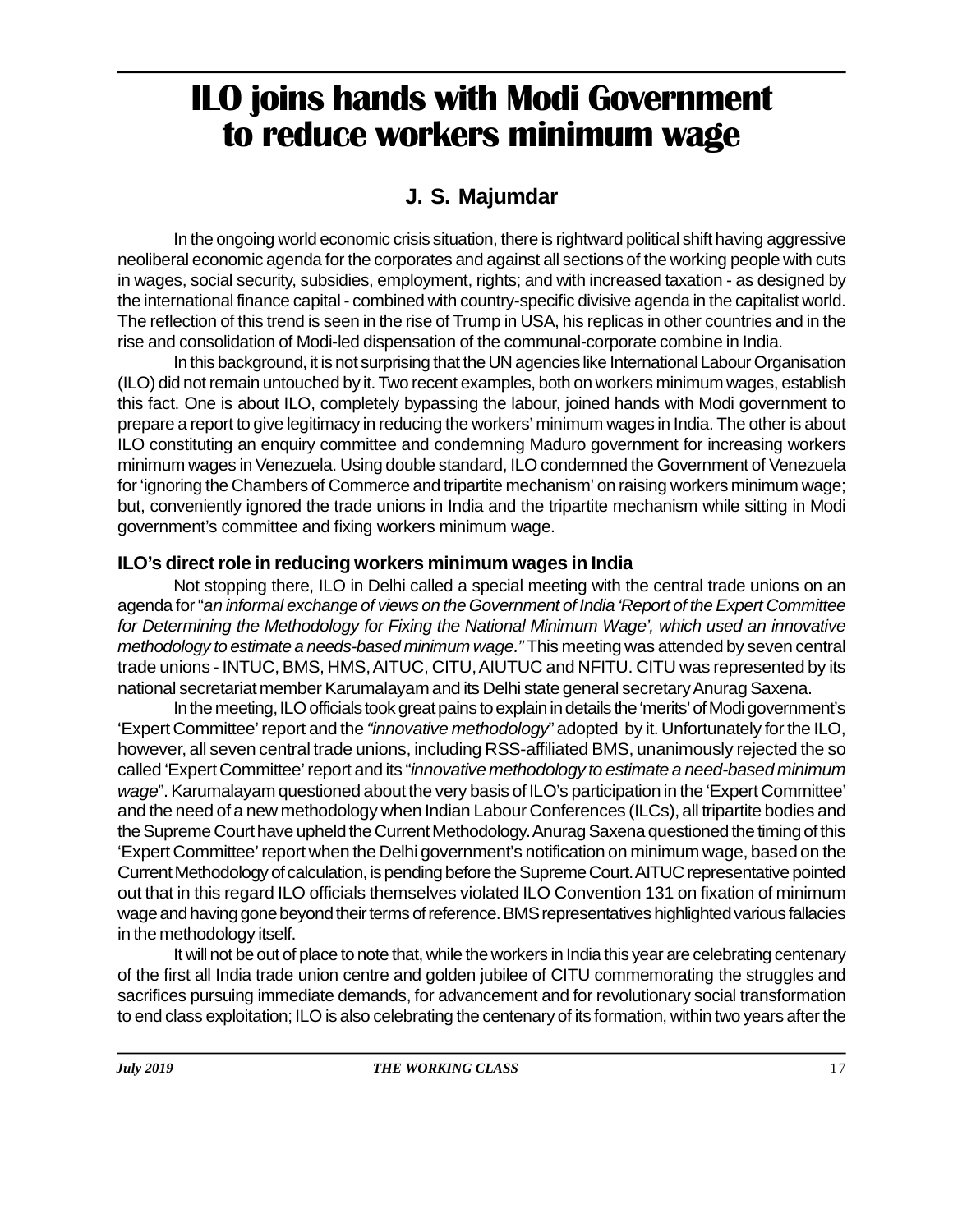Great October Revolution by the working class and establishment of the first socialist state; as an alternative instrument for the labour for continuation and stability of class division and exploitation.

Following this, the Union finance minister's pre-budget 2019-20 meeting with the trade unions, scheduled on 15 June, has '*Ensuring minimum wages for all workforce'* as a theme for discussion, obviously for clearing ground to enforce the reduction in minimum wages as a big boost for the defaulting corporates of NPAs.

#### **Deception route to cut minimum wage**

Modi government's Expert Committee report, published on 14 February, 2019 using the "*innovative methodology to estimate a need-based minimum wage"*, as ILO describes it, is a big fraud being played on the vast marginalized sections of workers. Like using new EPF accounts for projection of higher rate of 'formal employment', new GDP series to project higher economic growth and fudging facts with other manufactured data; Modi government adopted the deception route to cut workers minimum wage to favour the corporates through this *"Innovative Methodology*" replacing the Current Methodology of calculation of minimum wages under Minimum Wages Act, 1948 which evolved out of about 40 years of efforts since constitution Indian republic and struggle for their effective implementation since then.

#### **Current Methodology**

Under Directive Principles of the Constitution of India and on the basis of Fair Wages Committee recommendations; the tripartite 15<sup>th</sup> Indian Labour Conference (ILC) in 1957 decided on the Current Methodology of calculation having - (i) Workers family of 3 members consumption unit; (ii) 2700 calories per unit in balanced food as per Dr. Aykroyd formula; (iii) 72 yards of cloth per family per annum; (iv) House rent as charged by the government for low income group housing; and (v) additional 20% of (ii)+(iii)+(iv) for fuel, lighting and other miscellaneous expenses.

The Supreme Court of India has approved this Current Methodology in their judgement in Raptakos Brett case in 1992, but by adding one more criterion as (vi) Additional 25% to the total of (ii)+(iii)+(iv)+(v) for children's education, medical treatment, recreation, festivals and ceremonies. Thus, the total of  $(ii)+(iii)+(iv)+(v)+(vi)$  becomes the minimum wage.

#### **"Innovative Methodology" of Government – ILO**

No doubt, the Expert Committee report's methodology of calculation is innovative, but only for the purpose of cutting workers minimum wage.

For fudging facts, the Expert Committee calculated workers family consumption unit as 3.6 instead of 3 as in the Current Methodology. Yet, a worker's total minimum wage, at current price level, comes to Rs.8,892 - Rs.11,622 per month, with regional variations, as against Rs.18,000 per month at January, 2016 price level calculated by 7<sup>th</sup> Central Pay Commission (CPC) using the Current Methodology, which Modi government at the Centre and most of the State governments have already accepted and implemented and the central trade unions and federations made it as one of the major demands for implementation in all sectors – public and private – across the country and resorted to countrywide strikes for it. Even 7<sup>th</sup> CPC lowered minimum wage to Rs.18,000 from actual Rs.23,000 when calculated on the basis of current Methodology.

What were the innovative methods which the Expert Committee used to cut workers minimum wages by about half (?) - (i) First, by reducing per day per consumption unit calorie intake from 2700 to 2400; (ii) Second, by taking very low prices of the food items; (iii) Third, by removing 20% of total wage for fuel, light and on miscellaneous expenses and 25% of the total as per Supreme Court judgement as in the Current Methodology and (iv) by replacing all non-food expenditures, including house rent, - as in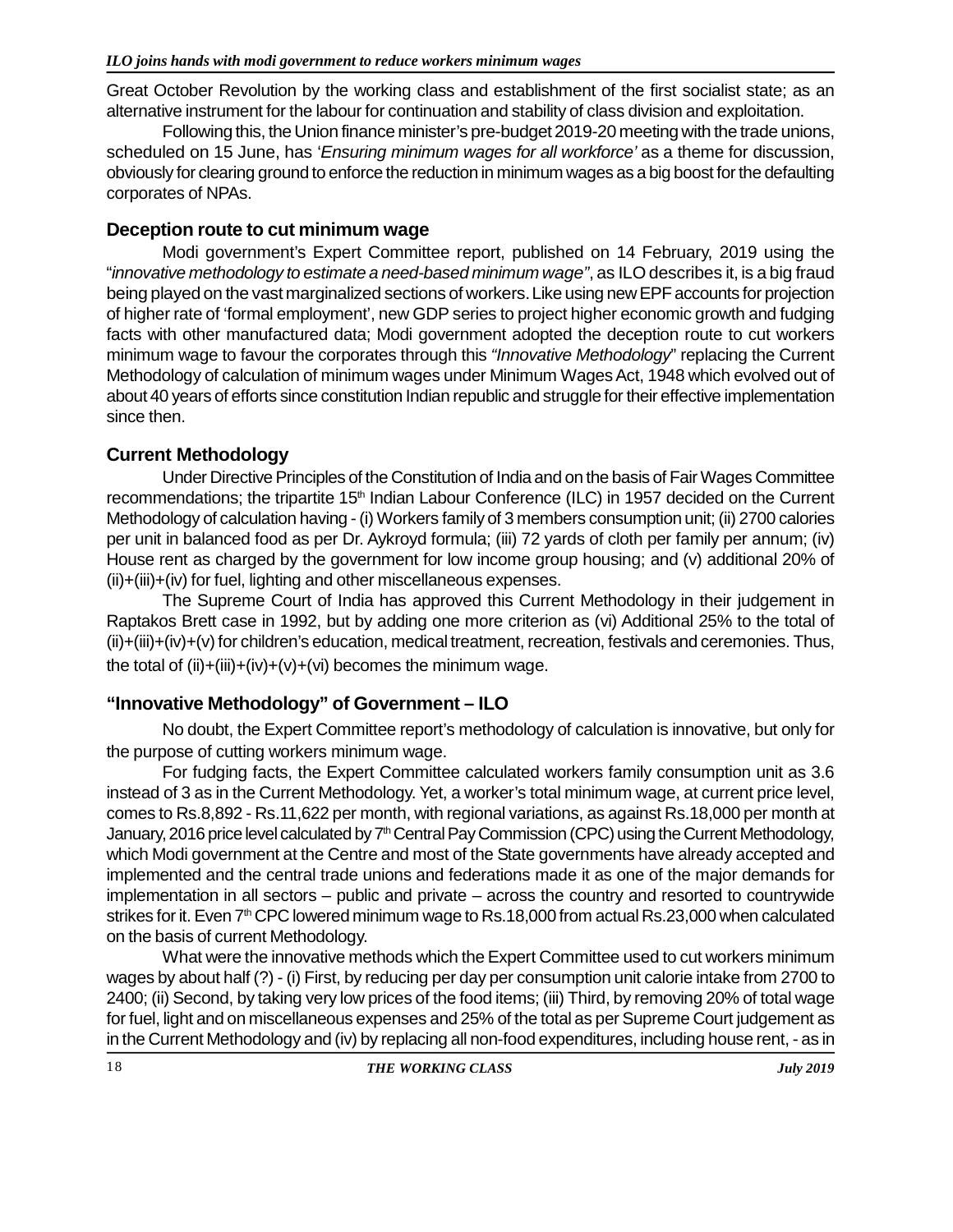(iii), (iv), (v) and (vi) in the Current Methodology - into two broad categories as (a) Essential Non-Food Items, including house rent, and (b) Non-Food Items; and then calculating the expenses on these using empirical methods and on presumptions.

#### **Minimum wage before the Supreme Court**

Publication and timing of the Expert Committee report has to be seen in the background of employers' organisations challenging in Delhi High Court the minimum wage notification dated 3 March, 2017 by Delhi government. High Court scrapped the notification against which Delhi government has gone to Supreme Court. CITU Delhi State committee is an intervener party.

In their interim order of 31 October, 2018, the Supreme Court turned down the Delhi High Court judgement, restored the minimum wages notification temporarily and ordered implementation of the notified minimum wages effective 1 November, 2018 till disposal of the case, ordered Delhi government to constitute a Minimum Wage Advisory Board strictly under the provision of the Act and on its advice prepare a fresh draft of minimum wages notification and place the same before the Supreme Court for scrutiny and approval.

The notified minimum wage for an unskilled worker in Delhi, calculated on the basis of Current Methodology is Rs.14,000 per month at January 2017 price level as against Expert Committee's Rs.11,622 in January 2019 price level. The next date of hearing is 2 July, 2019.

#### **Design to implement Code on Wages**

The Code on Wages Bill, the first of the four labour codes proposing to replace all 44 existing labour laws, was placed in the now dissolved 16<sup>th</sup> Lok Sabha. The Code on Wages Bill inter alia proposes to scrap Minimum Wages Act, 1948. Current Methodology of calculating minimum wages is an exercise to implement Minimum Wages Act. With crapping of Minimum Wages Act, the Current Methodology will also have no relevance. The Expert Committee's methodology will be implemented then.

With implementation of Expert Committee's methodology of calculation of minimum wage the question will arise about the  $7<sup>th</sup>$  CPC minimum wage beneficiary employees of Central and State governments. Will there be NPS like discrimination for the governments' new recruits getting lower minimum wages as and when Expert Committee's recommendation on minimum wages are implemented.

Modi government has already taken ILO on board for assault on workers minimum wages in coming days.

## **US Threatens India to Surrender to its Dictates**

US State Secretary Pompeo is visiting India on 25-26 June with the stated purpose to push India to further open its economy and drop the trade barriers; and to sell US defence equipment to India.

This visit comes immediately after US withdrawing India from being beneficiary under the GSP trade programme; and threatening India to stop purchasing oil from Iran and Venezuela.

Instead of resisting the arm-twisting of the US, BJP-led NDA government is succumbing to its pressure. Any surrendering to US at the cost of India's sovereignty, self-respect and people's interests are unacceptable said 5 Left parties – CPI(M), CPI, CPI(ML) Liberation, AIFB and RSP in a joint statement on 20 June calling upon the people to oppose the BJP government's surrender of Indian interests before the US and to firmly demand of the government to pursue an independent policy which zealously secures our national interest.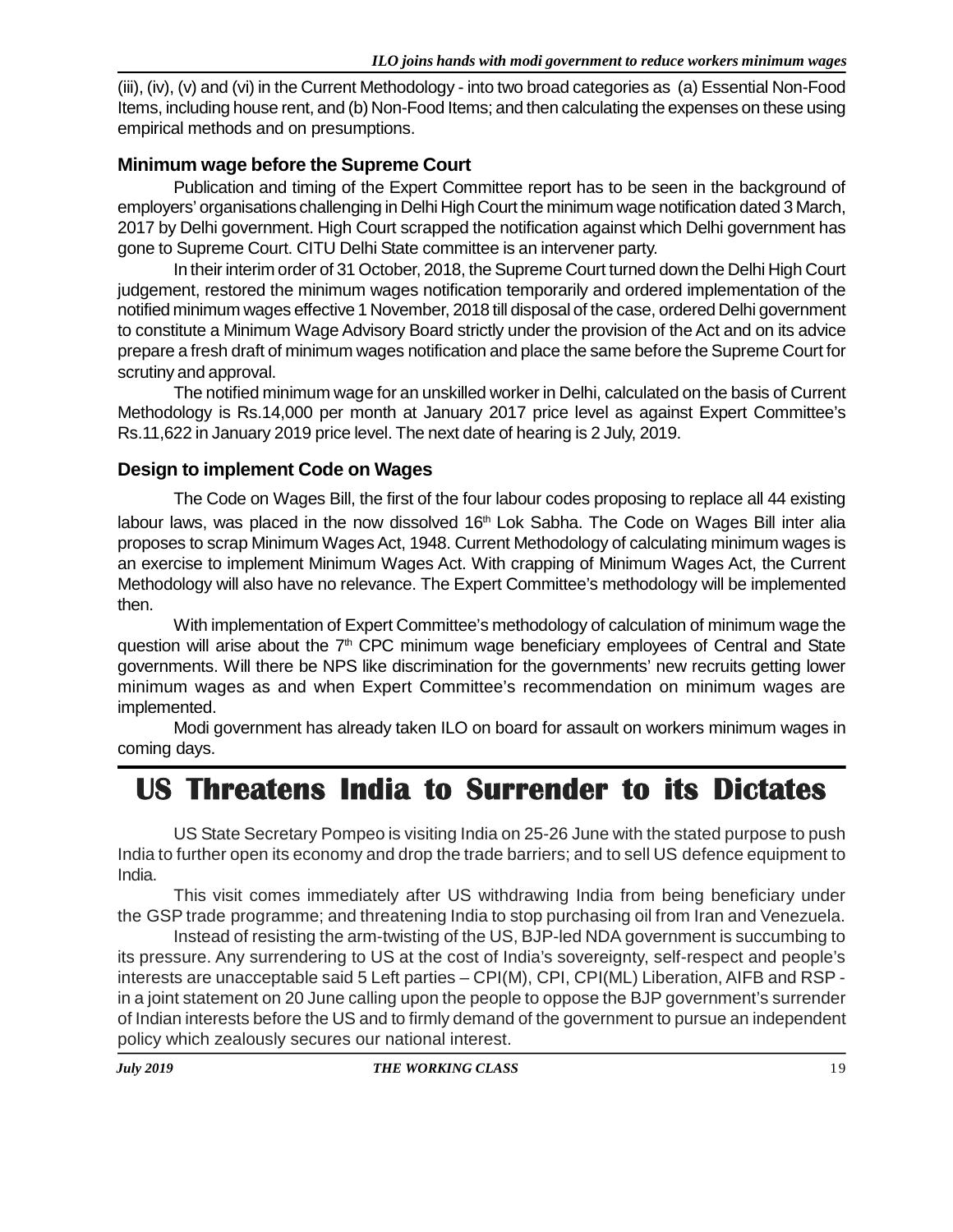## **STATES**

### West Bengal

## **Activities Report**

#### **17th Lok Sabha Election**

In West Bengal, 17<sup>th</sup> Lok Sabha election was held in 7 phases during 11 April - 19 May, 2019. Immediately after declaration of the election schedule, CITU state council meeting, held on 11 March, gave call to defeat BJP and TMC and to support the Left front candidates. The meeting also decided to stand beside the people of Kashmir staying in the state and, if required, they will be given shelter in the houses of the CITU comrades as they were under attack by BJP/RSS and their outfits across the country following the terrorist attack in Kashmir.

Spiraling price rise, galloping unemployment, attack on democracy and democratic structure, attack on the lives and livelihood of the common people, demand of Rs.18000 as minimum wage and Rs.6000 as pension to all, MSP and loan waiver for the peasants, and obviously the pernicious agenda of communal polarization by BJP and Modi government; and attack on democracy, criminalization, corruption of the ruling party and its leaders and competitive communalism in the State; were the main issues in the campaign.

In industrial areas gate meetings, mohalla meetings, unions GB meetings in districts were held in tea, jute, transport, electricity, engineering, pharmaceuticals, scheme workers and in many other industries and also among unorganized sector workers. 5000 copies of booklet on "Talking Points" for the districts and of unions leadership for campaign; 4.38 lakh posters and 9.62 handbills/pamphlets in Bengali and Hindi were printed and distributed; and 60,000 copies of special news bulletin in Bengali were brought out besides hundreds of hoardings, banners, festoons, flex prepared locally constituency-wise by the district committees and unions. In addition for preparatory campaign for May Day, the leaflets and posters, printed and distributed by districts and unions, also gave call to defeat BJP and TMC and support the Left candidates.

8 Left candidates in last Parliament election and 2 LF candidates in Assembly by-election were from CITU. But despite our best efforts, no Left candidate could win from the State in the backdrop of sharp communal polarization, designed by BJP and the competitive communalism by TMC; unprecedented use of money and muscle power by both BJP and TMC; and violence. The situation will be discussed later after getting detailed inputs from districts and unions.

#### **May Day 2019 Celebration**

May Day 2019 was celebrated throughout the state with zest and fervor. After hoisting CITU flag, May Day meetings were held and rallies were brought out in districts. In Kolkata, flag was hoisted at CITU state centre, attended by leaders and members. In the afternoon, 10,000 strong workers rally and public meeting was held at Sahid Minar Maidan, jointly by the central trade unions addressed by CITU all India general secretary Tapan Sen as its main speaker.

#### **Joint Trade Union Convention**

On 4 June, an open convention was held at Esplanade jointly organised by CITU, INTUC, HMS and other Left-led trade unions, except AIUTUC and BMS, to protest against Modi government – 2 declaring their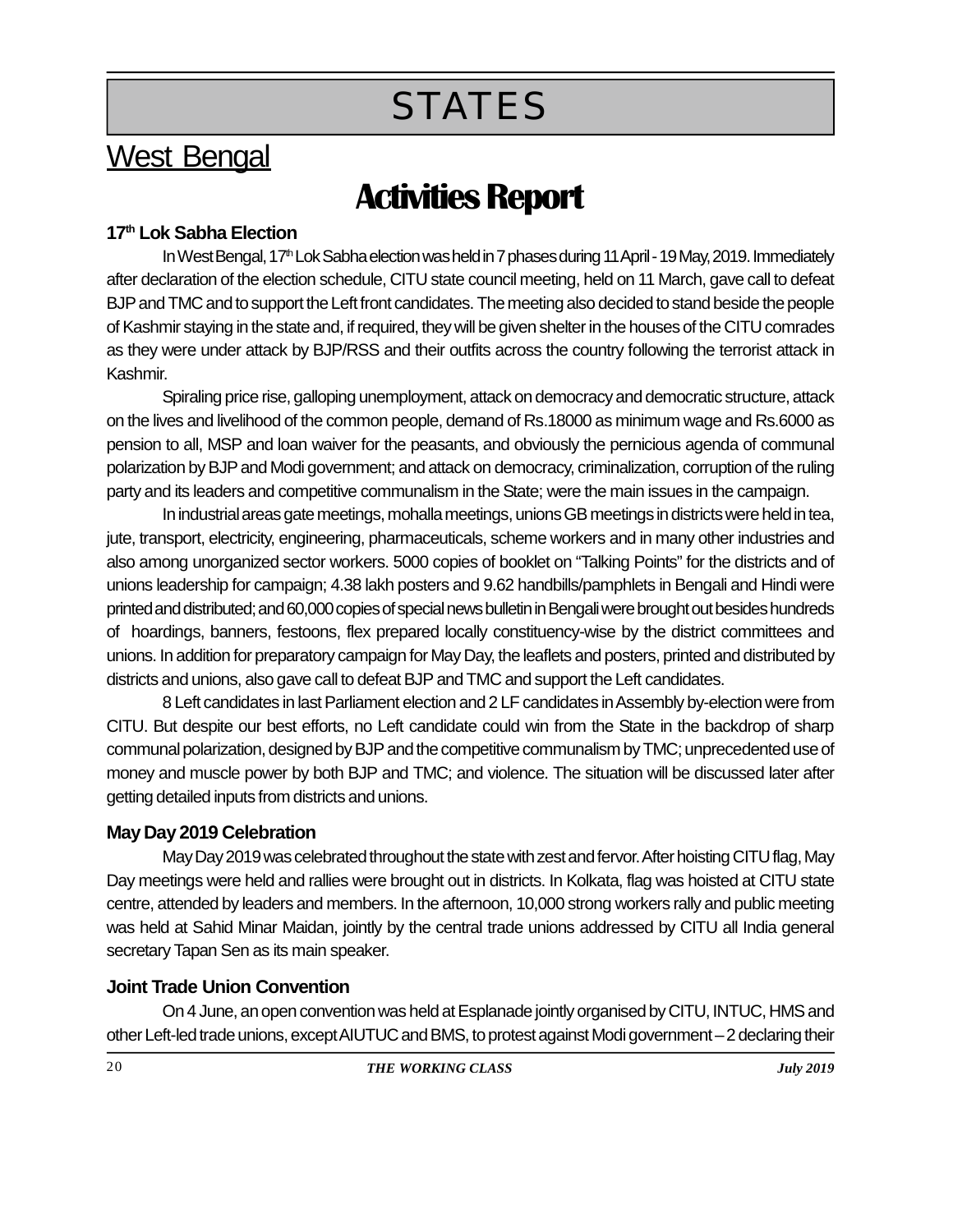neoliberal road map by disinvestment of 46 PSUs, revision of the labour laws, land grabbing and by other formidable designs. District-wise such joint conventions and rallies are scheduled in June in front district magistrates' offices and submitting memoranda and sending protest letters to the prime minister, union labour minister and the minister of industries. It is decided to hold such joint at union level.

Tripura

## **Activities Report**

#### **Shankar Prasad Datta**

#### **17th General Election**

Soon after installation of BJP-IPFT government in Tripura, the state has been witnessing rapid deterioration of law and order situation. Looting, arson, ransacking of houses and shops, garden, paddy fields have become regular phenomena. Hundreds of left supporters, workers, leaders were severely beaten and driven away from their places. For the last 13 months that is the picture. The deterioration has gone to the extent that the police administration is refusing to file any FIR against the goons of the ruling party.

In such a backdrop,  $17<sup>th</sup>$  General Election was held. CITU took the election as a course of mass struggle. Despite terror, the activists jumped in electoral activities throughout the state trying to organise rallies, meetings etc. As against that, Central government machineries coupled with state sponsored hooligans unleashed attack upon the Left forces. On the day of the first poll on 11 April, BJP-led miscreants captured more than fifty percent of the booths and rigged the election. They forcibly drove away voters, polling agents. In some places, voters were kept confined in houses. Situation was such that the Election Commission had to defer the second phase election for Tripura East (ST) constituency and removed ADG who was responsible for the law and order. There was demand to countermand the first phase election, but the Election Commission ordered to re-poll only in 168 booths and changed the R.O. of that constituency.

During the Left Front regime, elections were held in a festive mood. This time, even among ruling supporters, it was a nightmare. Thus BJP won both the seats stamping all democratic norms.

Attack has been intensified after the poll result was declared on 23 May. CPI(M) PBM and Leader of the Opposition Manik Sarkar led a team and met the chief minister to stop such anarchy. Though, he assured by the CM of taking steps, yet there is no sign to stop the state sponsored hooliganism.

In this background, movement of working class will take some more time to be united, but shall definitely be united as there is no alternative to it.

#### **CITU State Organisational Situation**

It is known to all that the State of Tripura is reeling under severe attack, specially the working class. Most of the CITU offices in different subdivisions were either demolished or forcibly captured by the BMS or Unnayan Manch. Normal activities are being extremely hard to reach to the working class. Under this abnormal situation, CITU state committee is trying utmost to complete membership and, up till now, 57,000 membership returns and affiliation could be sent.

#### **Observing May Day 2019**

May Day 2019 was observed throughout the State despite the panic-stricken atmosphere unleashed by the BJP-IPFT combine. In the state headquarters Agartala, massive mobilisation was organised in front of Rabindra Shatabarshiki Bhavan. The meeting was addressed by Manik Sarkar, the leader of the Opposition of Tripura State Assembly. He pointed out about the planned attack on all sections of the people of the country by the BJP-RSS and their allies. The aim of the ruling party is to serve only the corporate and their foreign friends. As a result their attack will directly hit the working class most along with other section of the people. It is,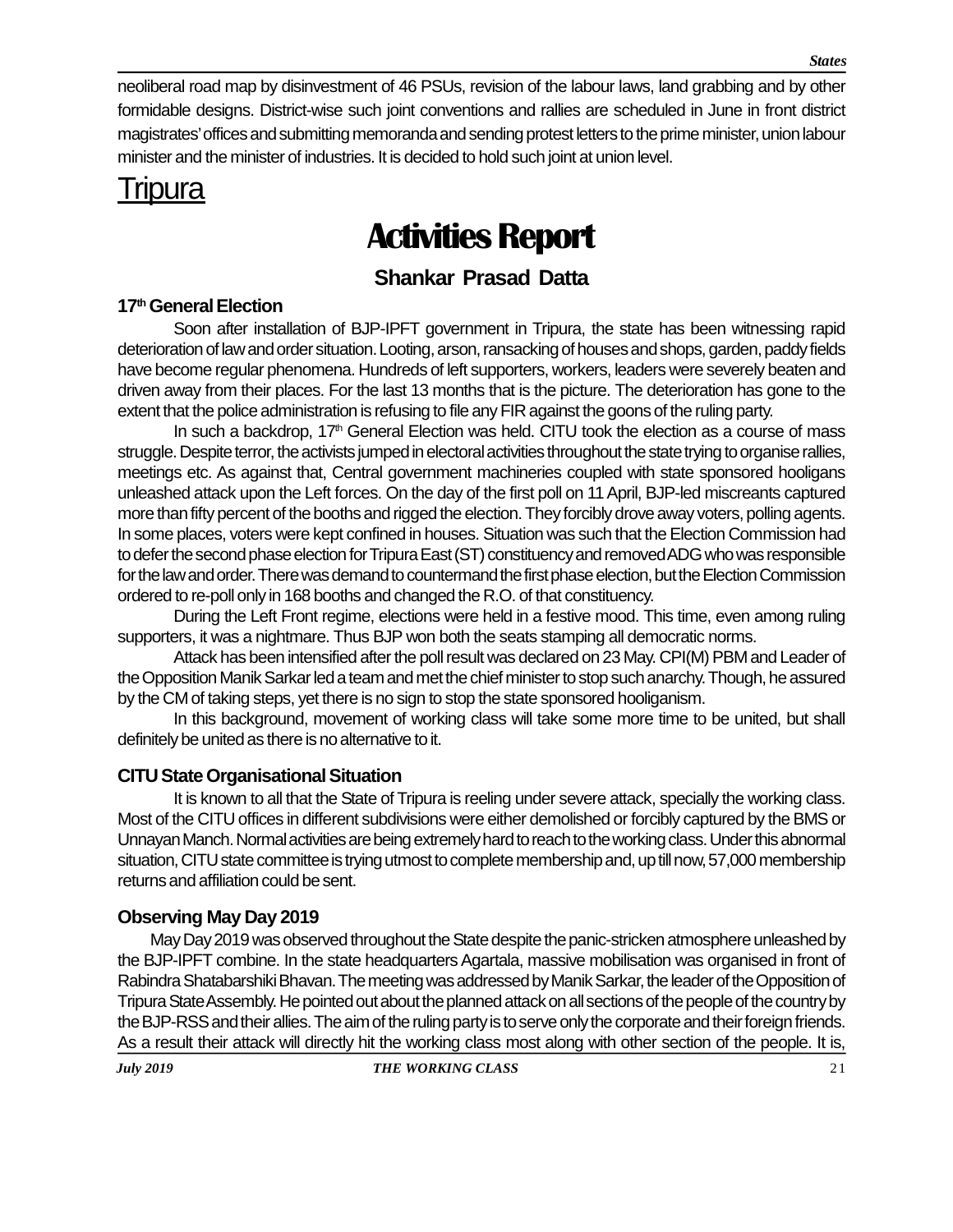therefore, the duties and tasks of the working class in particular to organised other sections of the society to resist this draconian attack and to orient a new social order in the country.

The meeting was also addressed by Manik Dey, state president of CITU, Sankar Prasad Datta, General Secretary and Jaya Barman. *(Shankar Prasad Datta, is CITU Tripura state general secretary)*

### Delhi

### **Protest before Bihar Bhavan against Children's Death**

Delhi state units of AIDWA, CITU, DYFI, SFI and DSMM staged a joint protest demonstration at Bihar Bhavan in New Delhi on 18 June against complete failure of BJP-JD(U) government in Bihar in preventing the recent deaths of 107 children in the hospitals, more unaccounted at homes, at Muzaffarpur due to Encephalitis epidemic. These show acute infrastructural deficiencies in government hospitals and lackadaisical attitude of the government in preventing the epidemic.

Further, the state health minister displayed his abject insensitivity saying that 'it was not a big issue' and showed his complete failure in managing the health of and health services for the people of Bihar. These deaths of malnourished children, mostly belonging to BPL families, also expose the collapsing PDS and absence of other economic parameters for the marginalized sections of the people in the state.

A delegation of the protesters met the Bihar government's OSD at Bihar Bhavan and submitted memorandum demanding immediate preventive measures, improvement in hospital services, supply of nutritional food to BPL families and financial aid and compensation to the affected families.

Outside Bihar Bhavan, the demonstrators were addressed by AIDWA national general secretary Mariam Dhawale and state leaders - Asha Sharma (AIDWA), Virendra Gaur (CITU), Utkarsh (SFI) and Brahmajeet

(DSMM).

### **Odisha**

## **CITU Leader Wins Assembly Election**

Odisha state vice president of CITU, Laxman Munda, has been elected as CPI(M) candidate in the Odisha State Assembly election which took place simultaneously with 17<sup>th</sup> Lok Sabha election in April – May, 2019.

This is the third time Laxman Munda has been elected from Bonai (ST) seat in Sundargarh district. This tribal dominant district has rich mineral resources and large concentration of workers in iron ore and other mines and Rourkela steel plant.

The constituency has 94.33% rural and 5.67% urban population, 67.79% of them are STs. Laxan Munda is the undisputed leader among the of mines workers, mostly Adivasis, having large number of women workers, who are all members of CITU. Under the leadership of Laxman Munda, CITU led several successful struggles on workers issues, workers-peasants united struggles for the developmental work in the constituency and for employment.

Laxman Munda has defeated his nearest rival, the ruling Navin Patnaik's party, BJD candidate with much bigger margin of votes - from 1,818 in 1914 to over 12,000 in 2019. BJP candidate was a distant third. Lxaman Munda also increased his votes tally to 59,939 (34.69%) in 2019 from 39,125 (23.98%), an increase of more than 20,000 and 10% plus. *(Inputs: Ramesh Jena)*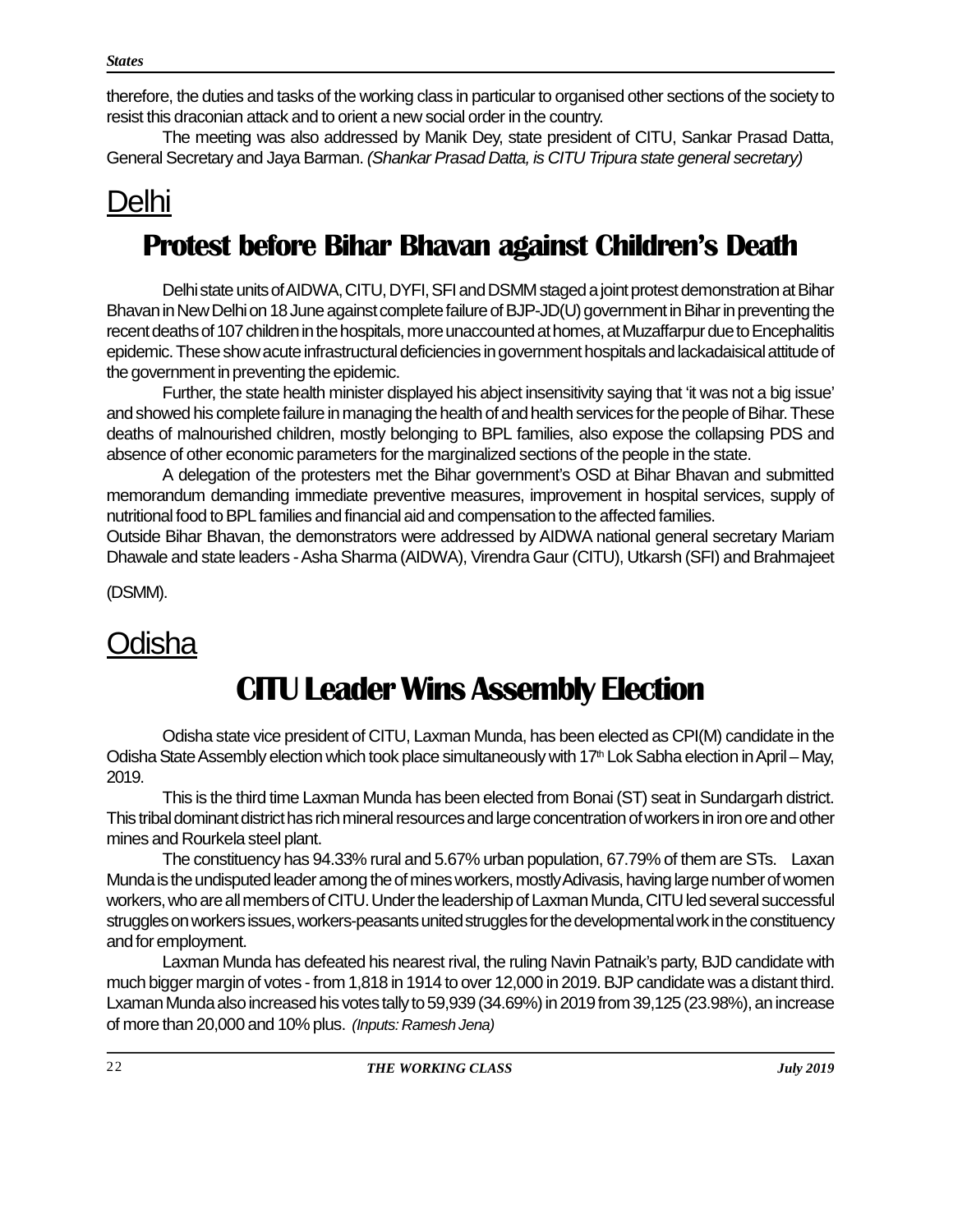## INTERNATIONAL

## 108<sup>th</sup> International Labour Conference

Geneva; 10 - 21 June 2019

[*On behalf of CITU, its National Secretary E. Kareem is attending this conference; Ed*]

### From the Speech of

### **WFTU General Secretary George Mavrikos**

100 years since the founding of the ILO have been completed this year, and this is an opportunity to make an objective evaluation from the perspective of the World Working Class, to draw the true conclusions from the side of the militant trade union movement, to assess the results.

We believe that the ILO history is divided into two main periods - from its foundation until 1990 and from 1990 until today.

I In the first period, it played a positive role in general and often worked as a mechanism of protection of workers' rights. The international correlations benefited and supported the role of the ILO, with the decisive role of the Soviet Union, of the People's Republic of China, of many other socialist countries and of the non-aligned countries' movement. Those favorable correlations had an important ally by their side - the militant trade union movement with the leading role, at that time, of the World Federation of Trade Unions. They had by their side the great class struggles of all workers.

The successes in establishing remarkable achievements such as: collective bargaining agreements, social security, social expenditure, improved salaries and working conditions of the working women, working time, wage increase, progress of democratic and trade union freedoms were the results of these circumstances. Trade unions were established in every corner of the planet. No matter how much ink is being spilled by modern slanderers, the truth will always shine.

I I

Following the 1989-1991 overthrows and the changes that took place, the situation and role of the ILO, as well as of all international organizations, also changed. Before 1990, employers did not want to hear about the ILO. Now they consider it their ally and friend. Why?

The truth is at the workplaces where workers suffer from state violence and authoritarianism, from unemployment and lay-offs, from black labour, from privatizations, from poverty and capitalist barbarity. The truth lies in the Mediterranean Sea, where mothers and children are being drowned in their effort to escape imperialist aggression. This picture is also a result of the role played by the ILO and of the current situation within the leaderships of the trade union movement.

Since 1960 the blockade against Cuba continues; what did the International Organizations do? In Soma, Turkey, on 13 May 2014, 301 workers were killed; what did the International Organizations do? In the Rana Plaza factory in Bangladesh on 24 April, 2013, 1,132 girls and women were murdered; what did the ILO do? In Colombia, over the last three years, 600 trade union militants have been murdered; who was punished for these crimes? In Chile the government undermines with anti-democratic methods the independent functioning of the CAT; what did the responsible office of the ILO do? What have the International Organizations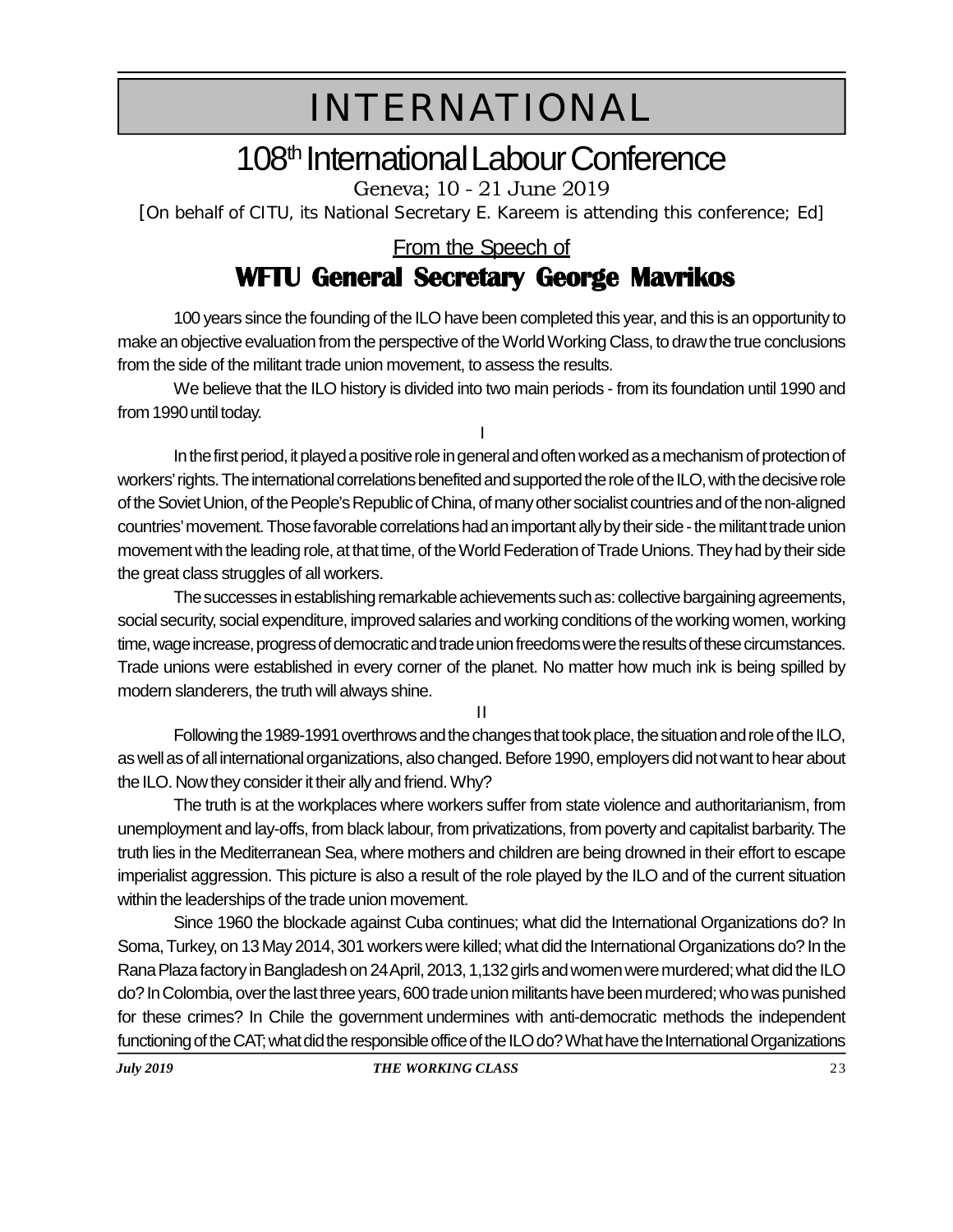done to protect the workers of Palestine, Syria, Iraq, Yemen from the imperialists? Only words. This is the picture.

Today, heads of states come here and tell us that black is white. Mr Macron, who attacks and beats the protesters, who fires 1000 workers from Centrale à charbon de Gardanne, whose Member of the Parliament from his party, Mr. Mohamed Laqhila, threatens to close the functioning of the trade union centre of UD CGT 13, came here a few days ago and presented us a false reality. Both, Mr Macron and Mrs Merkel, see the ILO today as an ideological mechanism in favor of their policies. This is the truth. This is the real picture. At the same time, they strengthen the phenomena of neo-fascism and xenophobia with their anti-workers policies. I I I

Only by today's workers this picture can and must be changed with their united class-oriented struggles, by strengthening the unions at the base, by enhancing trade union democracy. The hope lies in our struggles.

### **ILO supported political right-wingers; Opposed workers wage increase in Venezuela**

#### **J. S. Majumdar**

International Labour Organisation (ILO) became a part of the Modi government appointed so called 'Expert Committee' deciding on the methodology of calculation and fixing national minimum wage in India. It conveniently ignored all existing tripartite forums and existing laws including the Supreme Court's judgement.

It is the 15<sup>th</sup> Indian Labour Conference (ILC) which decided on the method of calculation of minimum wages which the Supreme Court approved giving it a legal foundation and implemented by the 7<sup>th</sup> Central Pay Commission and tripartite Minimum Wage Advisory Boards constituted under Minimum Wages Act, 1948.

The Government-ILO 'Expert Committee' submitted its report in January and the Government published it on 14 February, 2019 just prior to the 17<sup>th</sup> General Election for obvious political purpose. ILO got itself involved in the pre-election political campaign in favour of the ruling party in India.

But, the same ILO instituted an 'Enquiry Committee' on 21 March, 2018, just prior to 20 May 2018 presidential election in Venezuela, condemning Maduro government on so called allegations of failing to comply with ILO conventions on 'freedom of association', 'tripartite consultation' and for unilaterally 'increasing workers minimum wages'. It was ILO's involvement on pre-election political issue in favour of opponents of Maduro government.

ILO specifically mentioned about the complaint that*"alleges attacks, harassment, aggression and a campaign to discredit the employers'organisation – 'Fedecamaras' – its leaders and affiliates",* the ILO statement said. It also alleged a lack of consultation with Fedecamaras on laws and the adoption of "*numerous increases to the minimum wage without consultation with employer and worker representatives*", reports*Reuter*.

In response, Venezuela's deputy labour minister, Jose Ramon Rivero, told the ILO,*"We categorically express our disagreement to a commission of inquiry against our government"* and *"We regret that 'Fedecamaras' spokespeople are plotting, alongside an undemocratic wing of our country's opposition to sabotage the municipal, regional and presidential elections on May 20."*

'Fedecámaras' (Venezuelan Federation of Chambers of Commerce and Production) is its main business association. It is in political odds since former Venezuelan President Hugo Chavez. During a failed coup d'état against Chavez in April 2002, former Fedecámaras president Pedro Carmona assumed the role of the President of Venezuela for two days.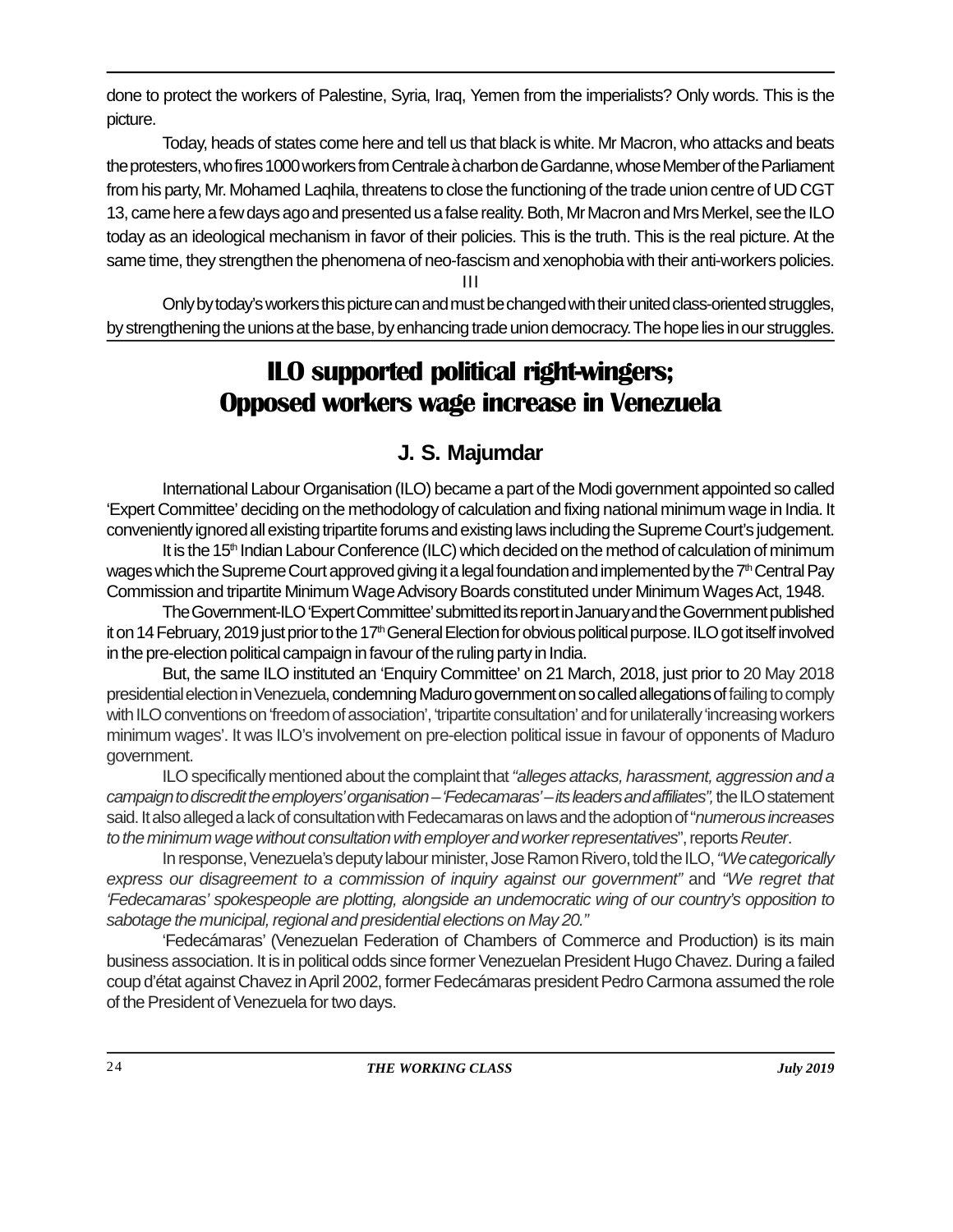President Nicholas Maduro, the former bus driver and who proudly says that he is worker-president, was re-elected with overwhelming 67.84 percent of votes in 20 May, 2018 election despite ILO's political intervention and setting up an enquiry commission, just before the election, on the allegations of'Fedecámaras'.

Within less than a year after election, rightwing conspirators attempted a coup d'état in Venezuela on 23 January 2019, when Juan Gerardo Guaidó, president of the Venezuelan national assembly (now defunct), proclaimed and designated himself "Acting President" of the Bolivarian Republic obviously with full support of 'Fedecámaras' and US led world rightwing conspirators.

 Several trade union organisations and others of social movement in different parts of the world, including CITU and all Left-led trade unions in India, denounced the attempted coup and Guaidó proclaiming himself as the "Acting President" of Venezuela.

## Modi Govt. 2

### **Rs.8.000 - Rs.10,000 crore Annual Bonanza to Corporates**

Immediately assuming power second time, Modi government conferred estimated Rs.8,000 to Rs.10,000 crore bonanza to the corporates from the ESIC account.

Employees' State Insurance (ESI) is a self-financing social security and health insurance scheme for, at present, about 3.6 crore workers employed in 12.8 lakh industrial establishments and managed by the tripartite Employees' State Insurance Corporation created by the ESI Act 1948.

The Union labour ministry in a statement on 13 June announced reduction of ESI contribution from employers from present 4.75% to 3.25%, a straightway reduction of 1.5% benefitting the corporates by Rs.8000 to Rs.10000 crore annually.

In a statement on 14 June, CITU denounced this *unilateral and arbitrary* decision of the government in gross violation of the decision of the tripartite Governing Body of ESI who, in its meeting on 18 September 2018, unanimously decided to revise the ESI contribution reducing it from 4.75% to 4% for the employers and from 1.75% to 1% for the workers (0.75% from each) making it total 5% annually. Accordingly, Gazette notification was issued seeking opinion; and, on that basis, ESI Governing Body meeting, held on 19 February 2019 under the chairmanship of the union labour minister, ESIC budget for the FY 1919-20 was passed.

Soon after new government took charge, the same labour minister declared further reduction in favour of the employers' contribution to 3.25% and workers contribution to 0.75% reducing the total to 4% in gross violation of the unanimous decision of the Governing Body.

In totality, the employers' obligation towards ESI has been drastically reduced by 1.5% while workers contribution by only 1%. This would lead to huge benefits/savings of the employers to the tune of estimated Rs 8000 to Rs 10000 crore.

CITU said that the ill motive of the government to benefit the employers' lobby gets further clear by the fact that in the meeting of the tripartite Standing Committee of ESI Governing Body, held on 13 June, nothing was reported about the government's decision even though on reduction of ESI contribution was announced same evening. In this arbitrary decision and gross violation of ESI Governing Body decision and Gazette notification, labour minister is a party.

The increase in ESI fund, claimed by the government, is due to increase in enrollment in ESI with revision of upward ceiling of entitlement wage from Rs15000 to Rs 21000 from 1 January, 2017. Increase in fund benefitting mainly the employers/business class which played no role in it. Rather this is going to create serious difficulty to meet its obligations of social security and medical benefit to the enhanced number of beneficiaries.

CITU vehemently condemned such arbitrary move of the NDA-II government in the interest of the corporate lobby and demands implementation of the Governing Body decision on ESI contribution.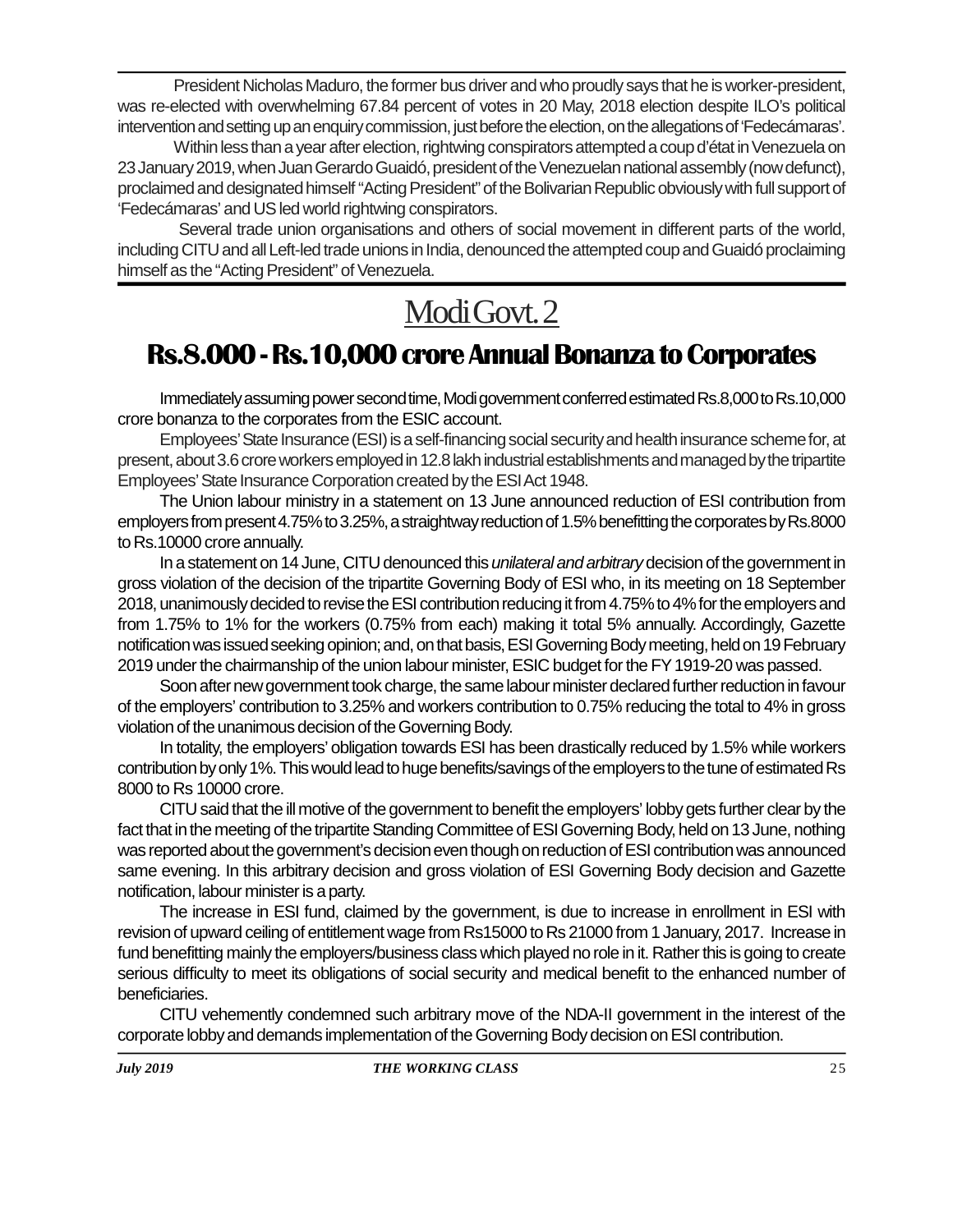| <b>State</b> | <b>Centre</b>         | Feb  | Mar  | <b>State</b> | <b>Centre</b>          | Feb  | Mar  |
|--------------|-----------------------|------|------|--------------|------------------------|------|------|
|              |                       | 2019 | 2019 |              |                        | 2019 | 2019 |
| AP           | <b>GUNTUR</b>         | 287  | 288  | <b>MHR</b>   | MUMBAI                 | 302  | 305  |
|              | VIJAYWADA             | 291  | 291  |              | <b>NAGPUR</b>          | 387  | 386  |
|              | VISHAKHAPATHNAM       | 291  | 290  |              | <b>NASIK</b>           | 357  | 357  |
| <b>ASM</b>   | DOOM DOOMA TINSUKIA   | 272  | 273  |              | <b>PUNE</b>            | 329  | 331  |
|              | <b>GUWAHATI</b>       | 272  | 273  |              | <b>SHOLAPUR</b>        | 324  | 324  |
|              | LABAC SILCHAR         | 270  | 273  | ORI          | ANGUL TALCHER          | 326  | 328  |
|              | <b>MARIANI JORHAT</b> | 255  | 256  |              | <b>ROURKELA</b>        | 308  | 309  |
|              | RANGAPARA TEZPUR      | 248  | 250  | PUD          | <b>PUDUCHERRY</b>      | 313  | 312  |
| BIH          | MUNGER JAMALPUR       | 334  | 340  | PUN          | AMRITSAR               | 333  | 332  |
| <b>CHD</b>   | <b>CHANDIGARH</b>     | 305  | 307  |              | <b>JALANDHAR</b>       | 318  | 319  |
| <b>CHS</b>   | <b>BHILAI</b>         | 323  | 323  |              | LUDHIANA               | 291  | 292  |
| DLI          | DELHI                 | 293  | 297  | <b>RJN</b>   | <b>AJMER</b>           | 284  | 286  |
| GOA          | GOA                   | 329  | 329  |              | <b>BHILWARA</b>        | 283  | 288  |
| GUJ          | AHMEDABAD             | 278  | 279  |              | <b>JAIPUR</b>          | 299  | 302  |
|              | <b>BHAVNAGAR</b>      | 292  | 293  | <b>TN</b>    | <b>CHENNAI</b>         | 278  | 276  |
|              | RAJKOT                | 296  | 297  |              | <b>COIMBATORE</b>      | 282  | 282  |
|              | <b>SURAT</b>          | 266  | 268  |              | <b>COONOOR</b>         | 325  | 325  |
|              | VADODARA              | 274  | 275  |              | MADURAI                | 292  | 294  |
| <b>HRY</b>   | <b>FARIDABAD</b>      | 272  | 274  |              | <b>SALEM</b>           | 287  | 287  |
|              | YAMUNANAGAR           | 290  | 291  |              | TIRUCHIRAPALLY         | 296  | 293  |
| HP           | HIMACHAL PRADESH      | 266  | 267  | TEL          | <b>GODAVARIKHANI</b>   | 321  | 321  |
| J&K          | <b>SRINAGAR</b>       | 278  | 279  |              | <b>HYDERABAD</b>       | 257  | 258  |
| <b>JRK</b>   | <b>BOKARO</b>         | 294  | 297  |              | WARRANGAL              | 314  | 315  |
|              | <b>GIRIDIH</b>        | 343  | 342  | TRP          | <b>TRIPURA</b>         | 258  | 259  |
|              | <b>JAMSHEDPUR</b>     | 348  | 351  | UP           | <b>AGRA</b>            | 349  | 351  |
|              | <b>JHARIA</b>         | 356  | 358  |              | <b>GHAZIABAD</b>       | 336  | 339  |
|              | <b>KODARMA</b>        | 381  | 376  |              | <b>KANPUR</b>          | 335  | 340  |
|              | RANCHI HATIA          | 376  | 381  |              | LUCKNOW                | 328  | 334  |
| <b>KNT</b>   | <b>BELGAUM</b>        | 303  | 306  |              | <b>VARANASI</b>        | 323  | 325  |
|              | <b>BENGLURU</b>       | 292  | 295  | <b>WB</b>    | ASANSOL                | 330  | 332  |
|              | <b>HUBLI DHARWAR</b>  | 324  | 326  |              | <b>DARJEELING</b>      | 272  | 272  |
|              | <b>MERCARA</b>        | 307  | 306  |              | <b>DURGAPUR</b>        | 325  | 329  |
|              | <b>MYSORE</b>         | 309  | 308  |              | <b>HALDIA</b>          | 336  | 337  |
| <b>KRL</b>   | ERNAKULAM             | 314  | 314  |              | HOWRAH                 | 281  | 285  |
|              | MUNDAKKAYAM           | 308  | 310  |              | <b>JALPAIGURI</b>      | 277  | 277  |
|              | <b>QUILON</b>         | 357  | 356  |              | <b>KOLKATA</b>         | 285  | 288  |
| MP           | <b>BHOPAL</b>         | 322  | 324  |              | <b>RANIGANJ</b>        | 285  | 288  |
|              | <b>CHHINDWARA</b>     | 302  | 304  |              | <b>SILIGURI</b>        | 276  | 276  |
|              | <b>INDORE</b>         | 278  | 280  |              |                        |      |      |
|              | JABALPUR              | 316  | 317  |              | <b>ALL INDIA INDEX</b> | 307  | 309  |
|              |                       |      |      |              |                        |      |      |

#### **CONSUMER PRICE INDEX NUMBERS (GENERAL) FOR INDUSTRIAL WORKERS (BASE 2001=100)**

Be Subscriber **(Each copy – Rs. 10)**

| • Individual Subscriber | $\sim$                   | Annual subscription $-$ Rs.100/- for 1 copy;                 |
|-------------------------|--------------------------|--------------------------------------------------------------|
| $\cdot$ Agency          | $\overline{\phantom{a}}$ | Minimum 5 copies; 25% discount as commission;                |
| • Payment               | $\blacksquare$           | By cheque - Drawn in favour of "The Working Class"           |
|                         |                          | payable at Canara Bank, DDU Marg Branch, New Delhi - 110 002 |
|                         |                          | By bank money transfer - $SB A/C No. 0158101019569$ ;        |
|                         |                          | CNRB 0000158:<br><b>IFSC</b> Code:                           |
|                         |                          | With email / letter intimation                               |

 *THE WORKING CLASS July 2019*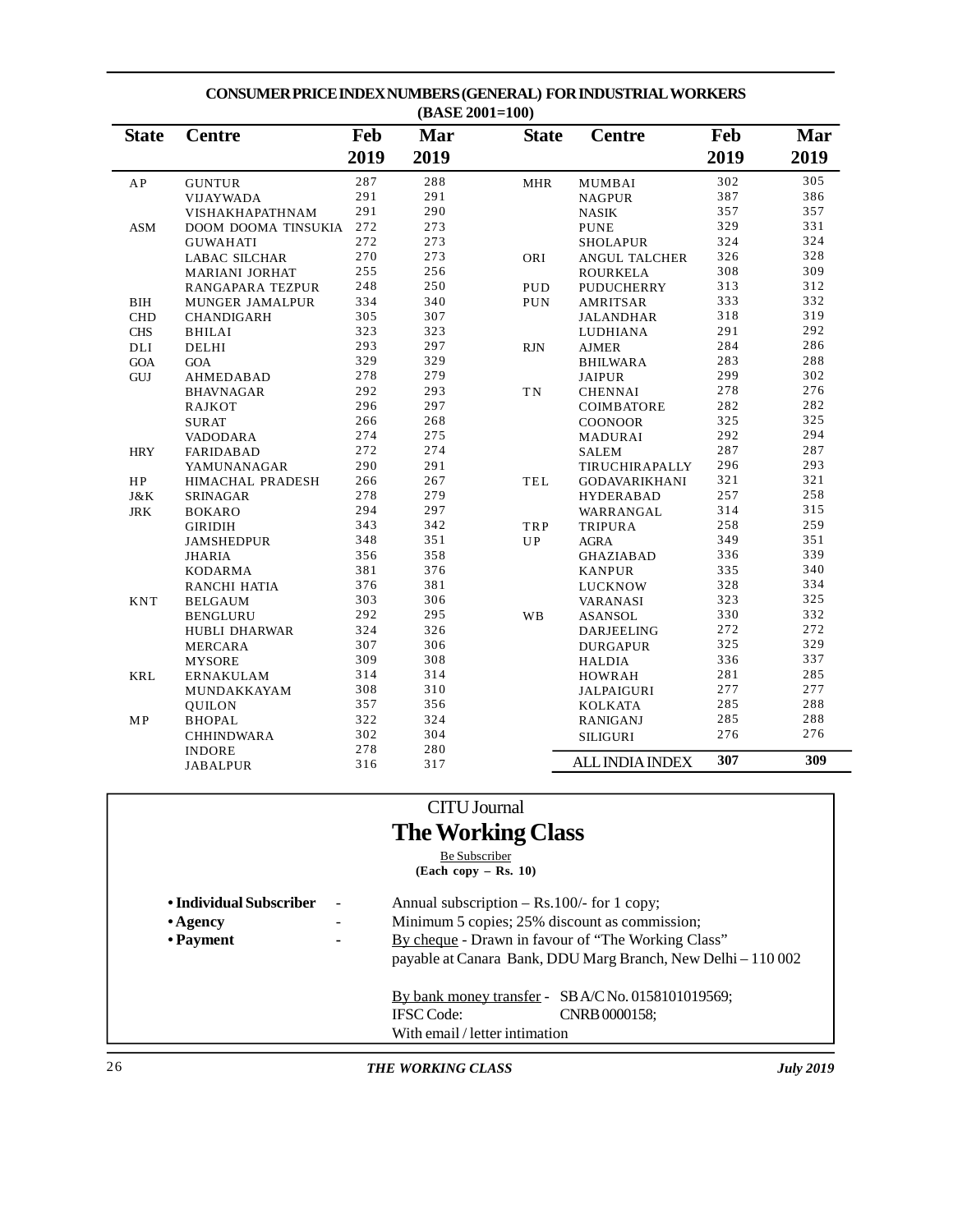### **Protest against Children Deaths in Bihar**



**Demonstration before Bihar Bhavan in Delhi** *(Report Page 22)*

# **Construction workers protest against online registration of welfare scheme**



**Bhavan Nirman Kamgar Union, Haryana staged rally, demonstration and dharna before deputy commissioner at mini secretariat of Jhind district on 20 June protesting against on line registration of welfare scheme. Rally was addressed by their national federation president Sukhbir Singh and others.**